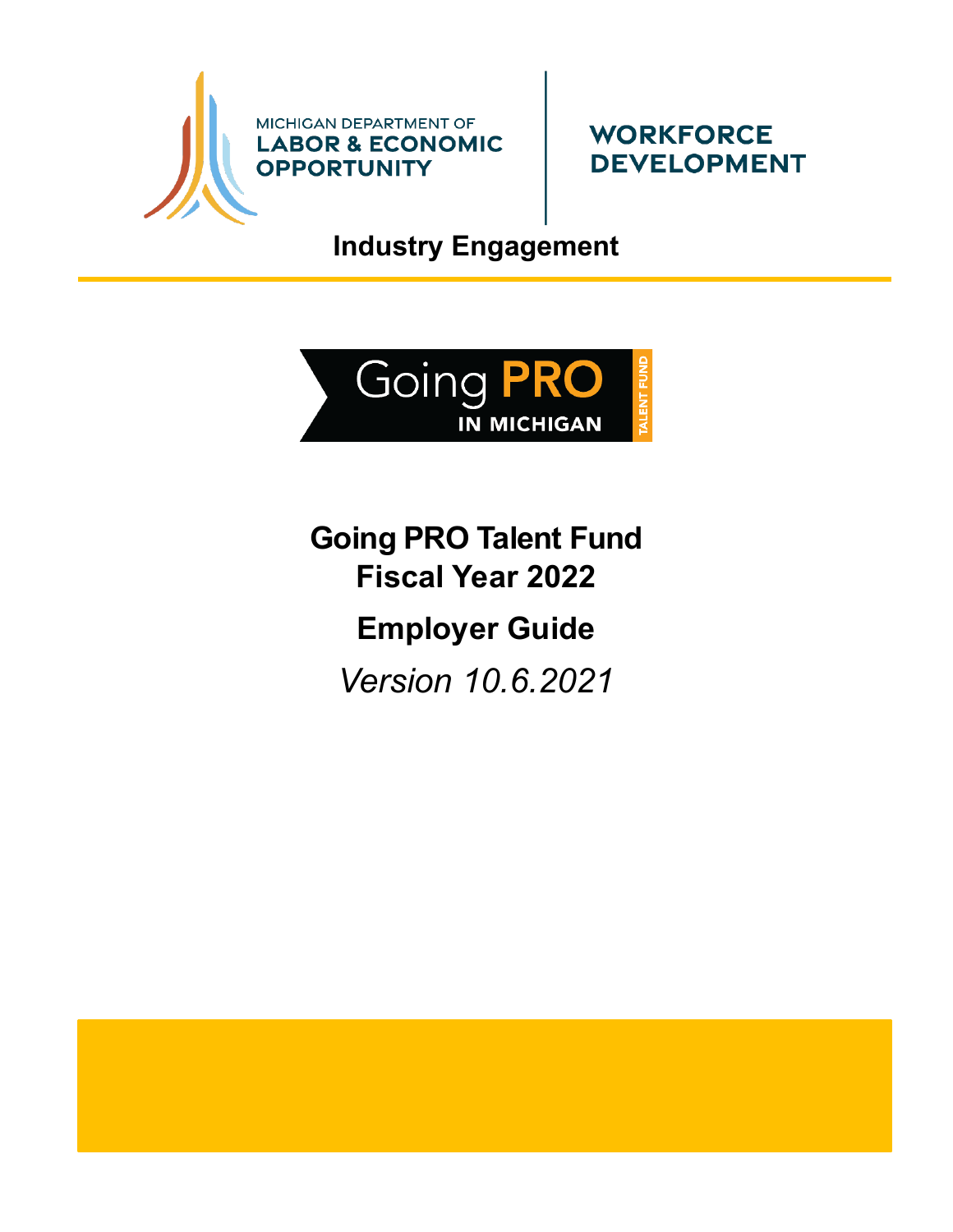# **Table of Contents**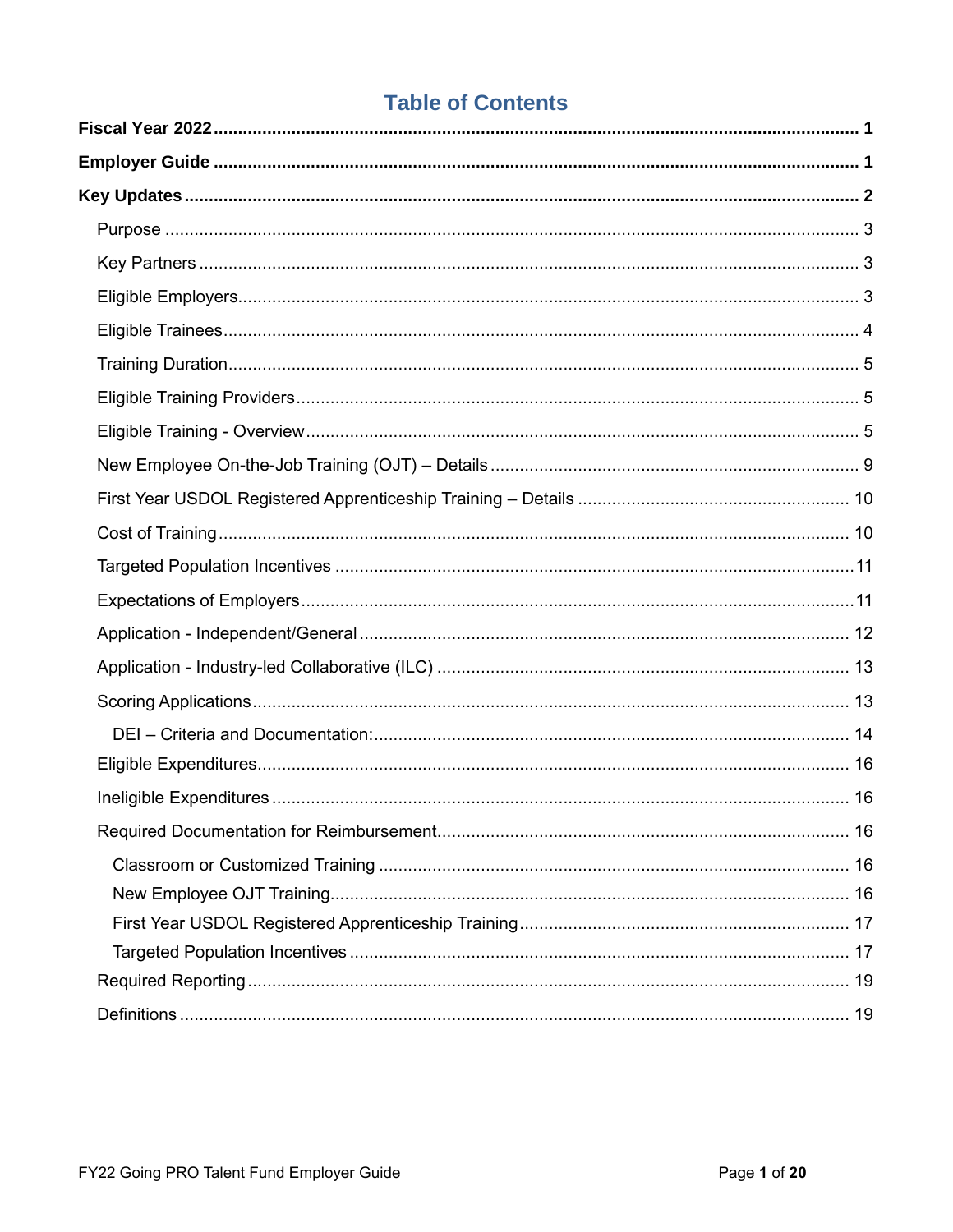# **Key Updates**

<span id="page-2-0"></span>To provide clarity on changes that have been made from the prior year's guidance, please see the below items that indicate where in this document key updates have been made for Fiscal Year 2022 (FY22).

- 1. The FY22 [training cycle and duration](#page-12-0)
- 2. The [Eligible Employers](#page-3-2) section no longer excludes all Federally Qualified Health Centers (FQHCs) and includes guidance pertaining to the marijuana industry
- 3. [Eligible training topics and activities](#page-5-2) to include Childcare Development Associates (CDA) certification, and definitions for continuing education and sales acceleration
- 4. A ["new" first year U.S. Department of Labor \(USDOL\) Registered Apprentice](#page-10-0) is one that has been registered by December 1, 2021
- 5. [Targeted Population Incentives](#page-11-0) and [requirements for reimbursement](#page-17-1) for an Individual With Disability (IWD) and Public Assistance Recipient
- 6. [Expectations of Employers](#page-11-1) on companies in the marijuana industry utilizing Pure Michigan Talent **Connect**
- 7. Enhanced instructions were added to clarify how to calculate [projected employer contribution](#page-11-1)
- 8. [Industry-led Collaborative \(ILC\)](#page-13-0) requirements
- 9. The independent application [scoring criteria](#page-13-1)
- 10. FY22 [anticipated outcomes](#page-19-2)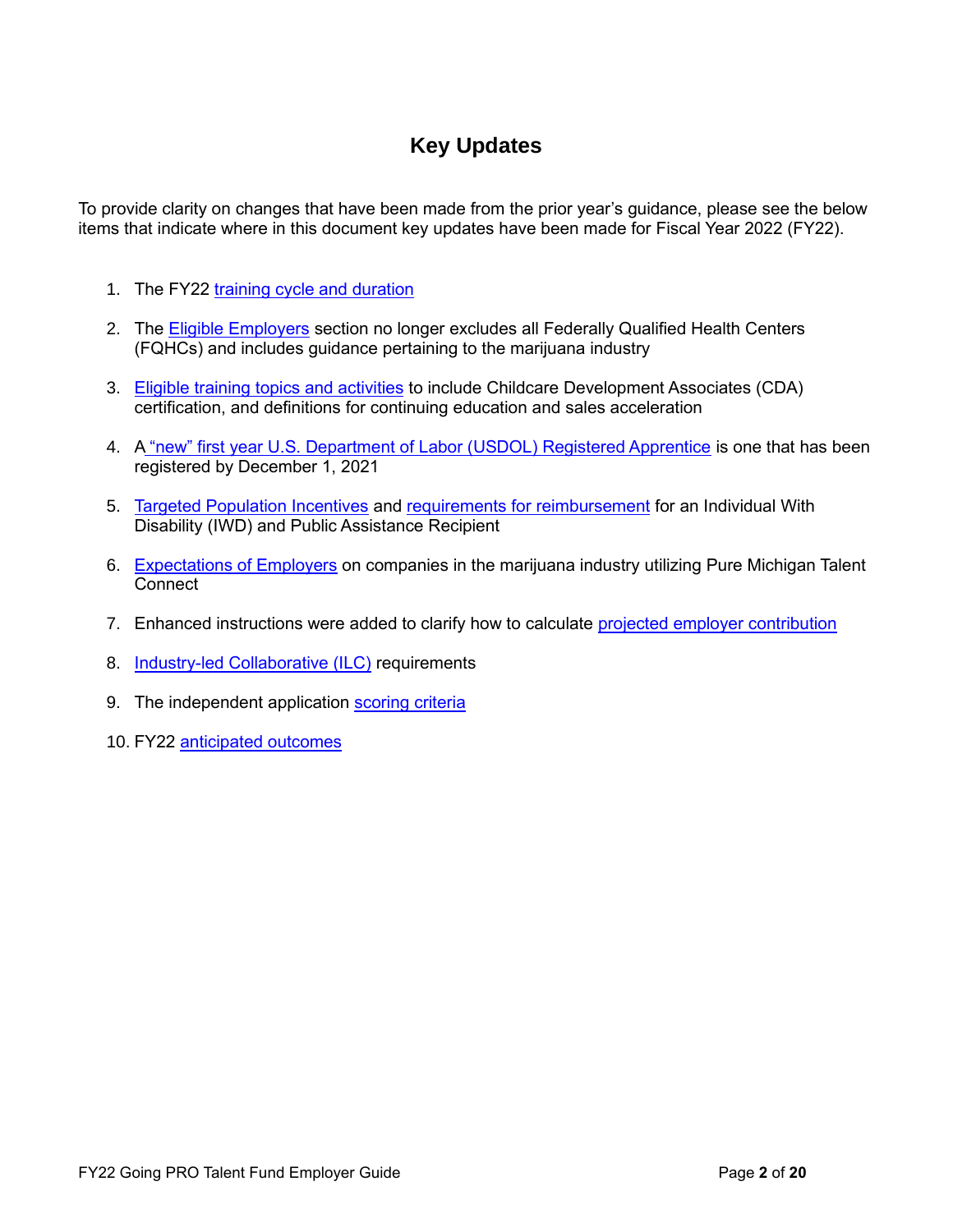### <span id="page-3-0"></span>**Purpose**

The Going PRO Talent Fund (Talent Fund) provides competitive awards to employers to assist in training, developing, and retaining current and new employees. It helps to ensure Michigan's employers have the talent they need to compete and grow, and individuals have the skills they need for in-demand jobs. Going PRO Talent Fund-supported training expands and improves employees' skills and develops their opportunities for growth or promotion within the company and for economic advancement.

The Going PRO Talent Fund is designed to create public-private partnerships with employers to develop training models that adapt with changing employer demand. Training must be completed within one year from the date of the award and lead to a credential for a skill that is transferable and recognized by industry. Employers who request funding must actively participate in the development of the training and must commit to retaining individuals at the completion of training.

As a result of individuals being trained and promoted, vacancies should be filled by individuals recruited with the assistance of the local Michigan Works! Agency (MWA). Additionally, due to the challenges of finding the skilled talent to fill jobs, companies are encouraged to expand their recruitment to include individuals within [Targeted Populations.](#page-20-0)

*The Going PRO Talent Fund may not be used to offset current tuition reimbursement programs.*

### <span id="page-3-1"></span>**Key Partners**

The Michigan Department of Labor and Economic Opportunity, Workforce Development (LEO-WD) awards the funds to employers through Michigan's workforce system, commonly known as the [Michigan](http://www.michiganworks.org/)  [Works! Agencies](http://www.michiganworks.org/) (MWA). The local MWA is responsible for submitting applications to LEO-WD on behalf of the employers to ensure all available funding (federal, state, local, private) is identified and utilized in a strategic, braided manner. If an application is approved, the MWA is then responsible for management and oversight of the award. Payments are made on a reimbursement basis after all required documentation is submitted to the MWA.

Any of the following partners can identify eligible employers that have a documented need for recruitment and/or development of talent; however, final project approval lies with LEO-WD.

- MWAs as the lead partner
- Michigan Economic Development Corporation (MEDC)
- Local economic development organizations
- Michigan community colleges and other eligible training providers
- Labor Unions

### <span id="page-3-2"></span>**Eligible Employers**

To be eligible for a Talent Fund award, an employer must:

- Have a need for skill enhancement, including apprenticeship programs and advance-tech training programs for [current employee\(s\)](#page-19-3) or [new employee\(s\)](#page-20-1).
- Have a physical presence in Michigan.
- Be a non-government private entity; for profit and non-profit.
- Be compliant with all state tax obligations including, but not limited to, corporate, sales, use, withholding, personal income and unemployment insurance taxes.
- Be willing to participate under the program's eligibility parameters and guidelines.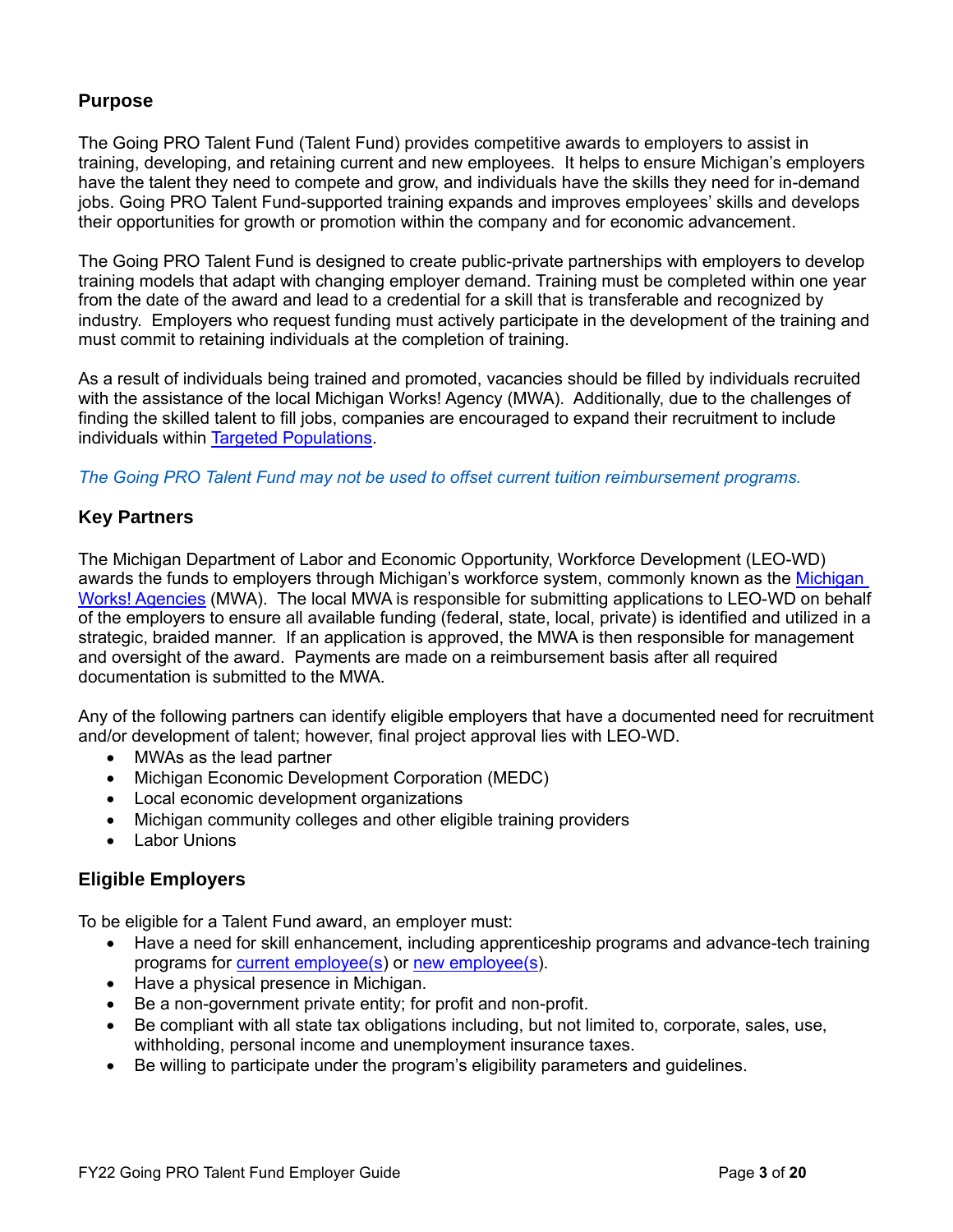Not eligible to apply:

- Federally Recognized Governments (e.g., Native American Tribes), including tribal casinos
- Federal, State, and Local Governments
- Public Institutions and Entities
- Local School Districts and Intermediate School Districts
- Municipally-Owned Utilities
- County Road Commissions
- Community Mental Health Authorities
- Other entities as determined by the LEO-WD

#### Note:

- Unions are not eligible to apply as employers, however, they may be [eligible training providers.](#page-5-1)
- The marijuana industry is not excluded from receiving an award.
	- $\circ$  Per PI 20-22, federal funds may not be used to work with companies in the marijuana industry. Talent Fund awards are made with state funds that are not subject to federal prohibitions on marijuana. Proper safeguards must be in place when MWAs or employers are braiding federal funds with the Talent Fund to support the overall operation of the Talent Fund program or marijuana related activities. MWAs and employers need to ensure there are appropriate firewalls in place to prevent federal funds from being charged for the relative benefit of any effort, such as staff time for the submission and management of awards, training, and supportive services associated with marijuana related activities.
- MWAs may not apply.
- Staffing/temporary/leasing agencies' applications will be reviewed on a case-by-case basis.

# <span id="page-4-0"></span>**Eligible Trainees**

Two types of employees may receive Going PRO Talent Fund training:

- 1. **Current employees**\*
	- a. Defined as individuals on the employer's payroll at time of application.
- 2. **New employees**\*
	- a. Defined as individuals hired 30 days prior to, on, or after the award date. Pure Michigan Talent Connect [\(http://www.mitalent.org\)](http://www.mitalent.org/) should be used as a resource to obtain potential candidates for the interview and selection process.
	- b. Should be assessed to determine if they are suitable for the proposed training.
	- c. Current employee promoted or moved into a new position, or moved from part-time to fulltime, is NOT considered a new employee/new hire.
	- d. A "new" apprentice is one that has been registered by the USDOL on or after December 1, 2021. This will be verified through the Registered Apprenticeship Partners Information Data System (RAPIDS) documentation. However, a current "first year" apprentice (whose proposed training is considered first year training on the employer's work process) may still be eligible for reimbursement if the proposed training has not occurred prior to the award date. This would apply to both Related Technical Instruction (RTI) and OJT (on-site work experience).

#### \***Every eligible employee, current or new, must meet all of the following criteria**:

- 1. Permanent, full-time employee of the employer when the approved training begins.
	- a. Full-time employment is defined as 32 hours per week or more.
	- b. Seasonal and/or part-time employees, current or new, are not eligible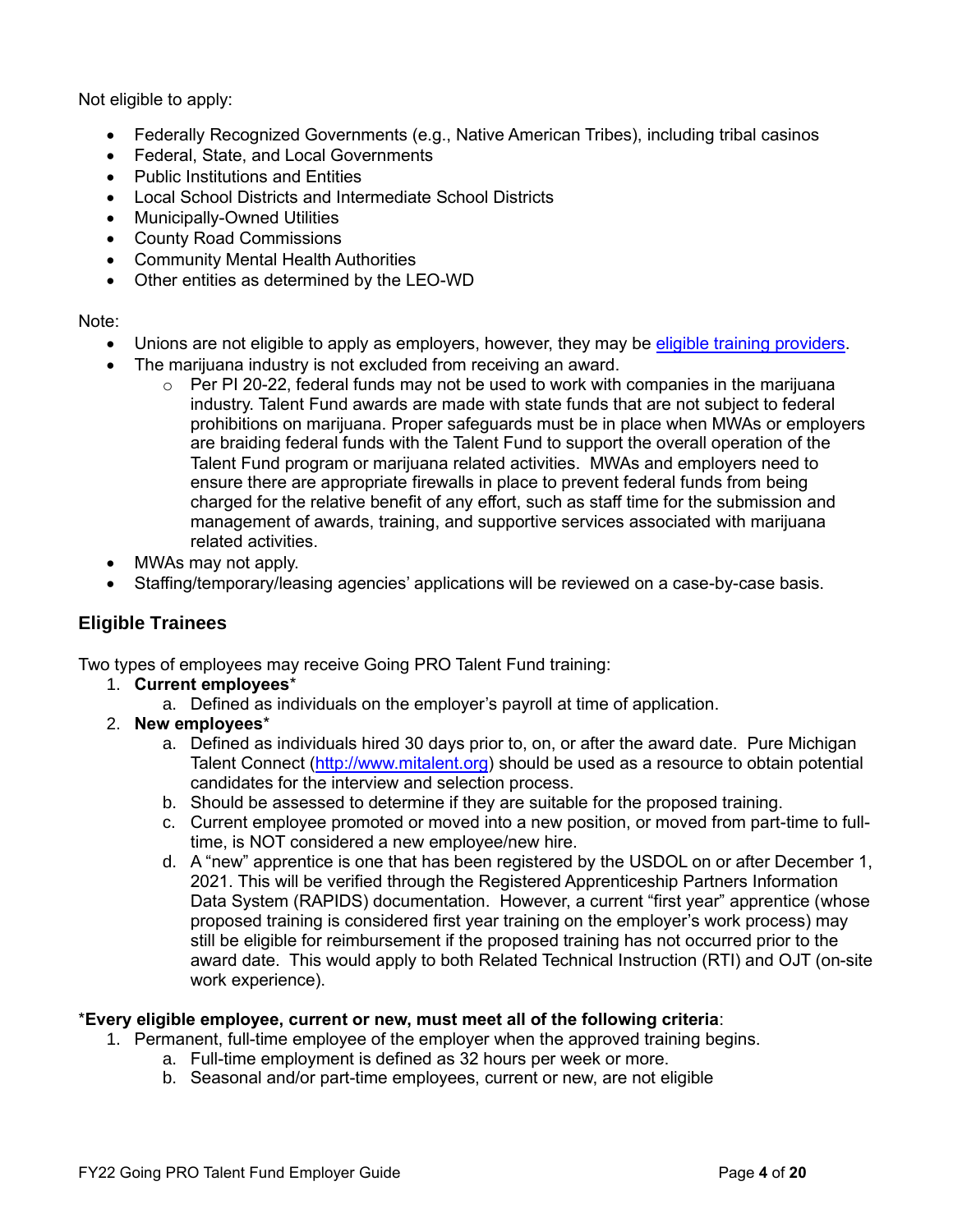- c. If individuals have worked for the employer through a temporary staffing agency, leasing agency or on contract with a Form 1099, the individuals must be increasing their job responsibilities or learning a new job.
- 2. Works primarily in Michigan, and for whom the employer pays all applicable taxes to the State of Michigan, regardless of where the employee lives.
	- a. Example: Employee lives in Wisconsin, works for employer in Escanaba and taxes are paid to the State of Michigan. The employee is eligible.
- 3. 18 years of age or older.
- 4. U.S. citizen or legally authorized to work in the U.S.

# <span id="page-5-0"></span>**Training Duration**

Funding will be utilized to provide short-term training to meet current, documented needs of employers.

- 1. No single training should exceed six months.
- 2. All training, including new employee on-the-job training (OJT), as well as the 90-day post-training retention period, should conclude within one year from the date of the award (i.e., by December 31, 2022)

### <span id="page-5-1"></span>**Eligible Training Providers**

- Michigan community colleges
- Private and public college and universities
- Private training providers
- Training provider identified by and agreed upon by all partners, who can do accelerated "just-intime" training
- Labor unions
- Vendors providing training in operation of equipment or systems for which they were the provider
- Employers, only if their resources or equipment are [exclusive](#page-19-4) and training is not available elsewhere. Supporting rationale must be documented in the application.
- Proprietary schools as licensed in the state of Michigan
- Registered United States Department of Labor (USDOL) joint apprenticeship training centers (JATC)

The preference is for all training to occur in Michigan, however, if there is a documented need for training to occur out-of-state, the need and rationale must be included in the "Rationale for Request" section of the application.

### <span id="page-5-2"></span>**Eligible Training - Overview**

All training must expand and improve an employee's skills and develop their opportunities for growth or promotion within the company. Training must lead to a credential for a skill that is transferable and recognized by industry. Additionally, the training must fill a demonstrated talent need experienced by an eligible participating employer.

There are three types of training that may be funded under the Talent Fund as follows: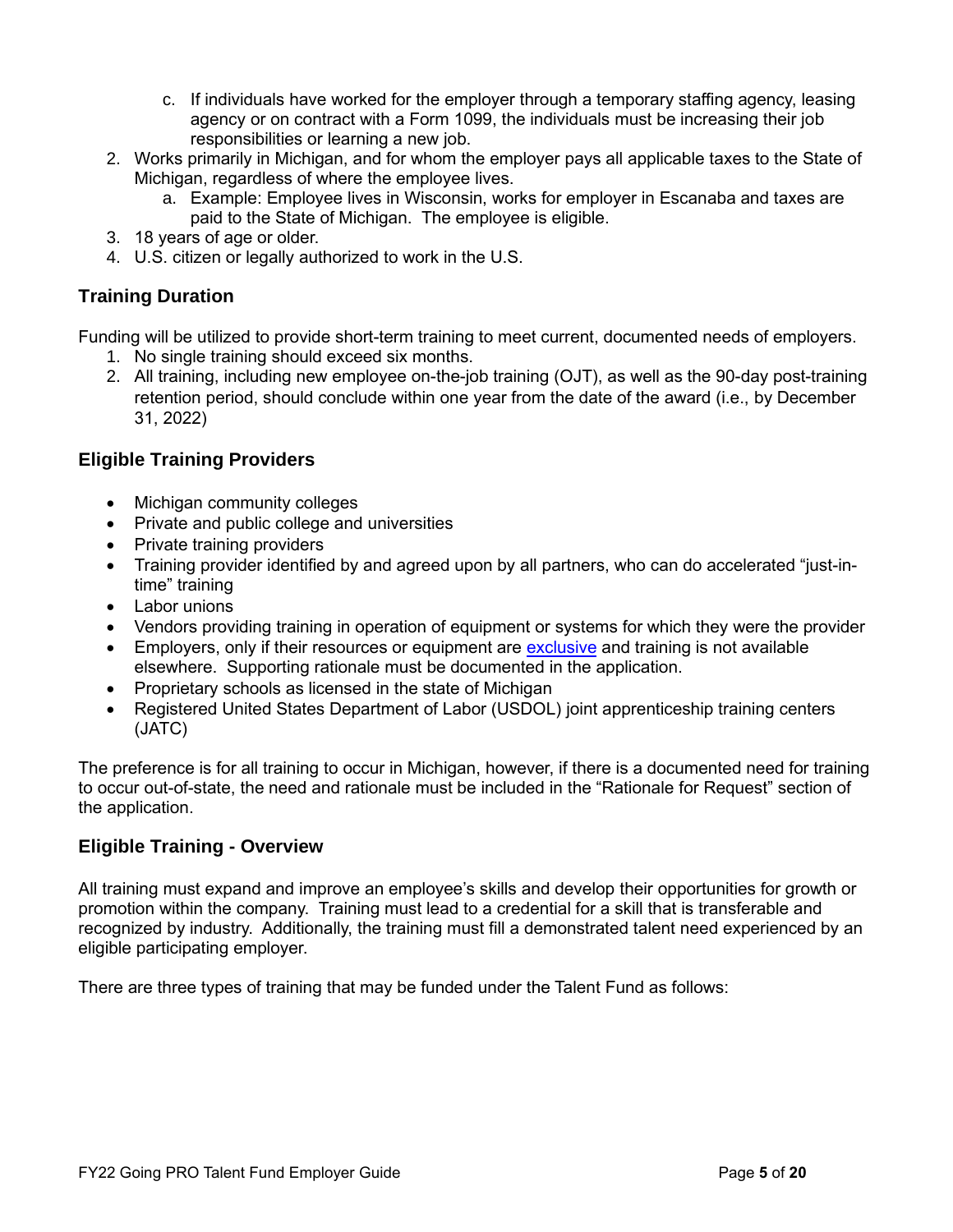| <b>Type of Training</b>                                          | <b>Current Employee</b> | <b>New Employee</b> |
|------------------------------------------------------------------|-------------------------|---------------------|
| 1. Classroom/Customized Training                                 | Eligible                | Eligible            |
| 2. New Employee On-the-Job Training<br>(OJT)                     | Not Eligible            | Eligible            |
| 3. First Year USDOL Registered<br><b>Apprenticeship Training</b> | Eligible                | Eligible            |

- The 90-day post-training retention period applies only to the OJT portion of training for new employees (non-apprentice or [first year USDOL Registered Apprentice\)](#page-20-2).
- A new employee who is not a first year USDOL Registered Apprentice may participate in OJT, or a combination of classroom and OJT.
- Apprenticeship training includes both RTI and OJT. As an exception to the rule that apprenticeship training must be a combination of both RTI and OJT, 100% OJT may be acceptable provided the submission of strong rationale. For example: with the Apprenti model, RTI has been paid by another source; RTI occurred prior to the effective award date; etc.

#### *Reimbursement for training that occurs prior to an application being approved is not allowed.*

#### **Classroom or Customized Training – Details**

Each year the list of eligible and ineligible training is reviewed and amended, based on demand and available resources. The Talent Fund reserves the right to deny training not included on this list if it is determined that it does not meet the intent of the program. The list is meant to serve as a guideline and is not intended to be all-inclusive.

Examples of **Eligible Training** topics and activities:

| $\bullet$ | <b>ABS Welding</b>            |                                       | English as a Second            |           | <b>Molding Technology</b>    |
|-----------|-------------------------------|---------------------------------------|--------------------------------|-----------|------------------------------|
|           | <b>Advanced IT Networking</b> | Language (ESL)*                       |                                |           | Online, as defined*          |
|           | <b>Air Pollution Control</b>  | $\bullet$                             | <b>Financial Accounting</b>    | $\bullet$ | Painting Tech                |
|           | <b>Systems</b>                | <b>Foam Fabrication</b>               |                                | $\bullet$ | Process Improvement,         |
|           | Alphacam                      | <b>Food Safety</b>                    |                                |           | <b>Risk and Quality</b>      |
| $\bullet$ |                               | Modernization                         |                                |           |                              |
|           | American Sign                 |                                       |                                |           | Management Systems*          |
|           | Language (ASL)*               |                                       | <b>Geometric Dimensioning</b>  |           | Project Management*          |
|           | Assembly Technician           |                                       | and Tolerancing (GD&T)         | $\bullet$ | <b>Quality Engineering</b>   |
|           | AutoCAD                       | <b>Hydraulics</b>                     |                                |           | <b>Quality Software</b>      |
|           | <b>Blueprint Reading</b>      | <b>HVACR</b>                          |                                |           | RS Logix 5000                |
| $\bullet$ | <b>Certified Nursing</b>      | <b>Industrial Sewing</b><br>$\bullet$ |                                | $\bullet$ | Radan Nesting and            |
|           | Assistant (CNA)               | $\bullet$                             | <b>Information Technology</b>  |           | <b>Bending</b>               |
|           | <b>Certified Surgical</b>     |                                       | <b>Training/Certifications</b> |           | <b>Robotic Operation PRO</b> |
|           | <b>Cleaning Technician</b>    | <b>Injection Molding</b>              |                                | $\bullet$ | Root-Cause Analysis          |
| $\bullet$ | <b>Child Development</b>      | <b>ISO 9000</b><br>$\bullet$          |                                |           | Safety Training*             |
|           | Associates (CDA)              | Kinetix 6500<br>$\bullet$             |                                |           | Sales Acceleration*          |
|           | certification                 | Troubleshooting                       |                                |           |                              |
|           |                               |                                       |                                |           | <b>Server Visualization</b>  |
|           | <b>Computer Numeric</b>       | Lathe                                 |                                |           | <b>Statistical Process</b>   |
|           | Control (CNC) Operator        | <b>Machine Guarding</b><br>$\bullet$  |                                |           | Control                      |
|           | <b>Computer Numeric</b>       | Leadership or                         |                                |           | <b>Sterile Processing</b>    |
|           | Control (CNC)                 |                                       | Management Training*           |           | Technician                   |
|           | Programmer                    |                                       | Machining (Mill, Lathe,        |           | Thermal Imaging              |
|           | <b>Drill Press</b>            |                                       | Surface Grinder, etc.)         | $\bullet$ | Troubleshooting              |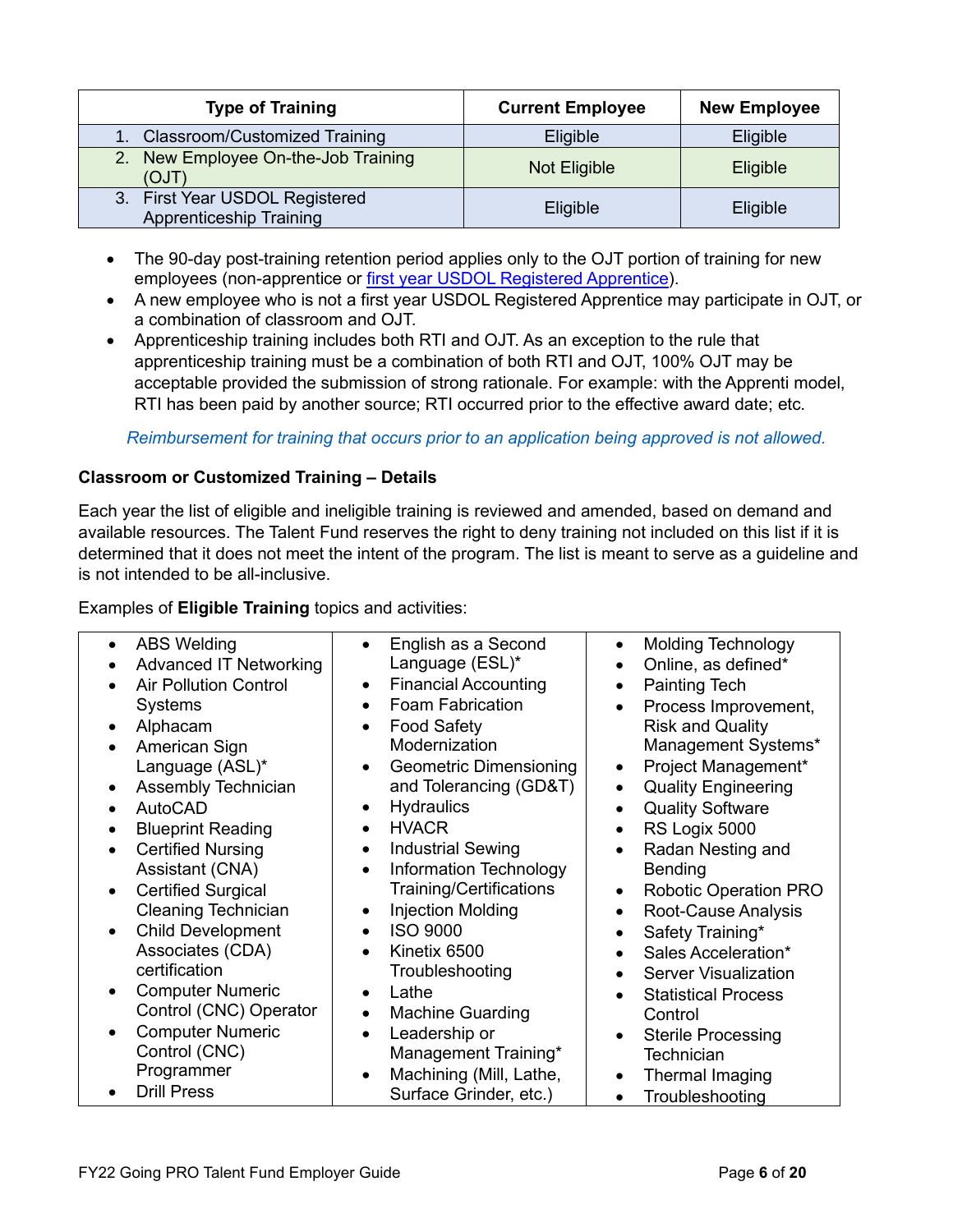| <b>Electrical Equipment</b><br><b>Emergency Medical</b> | <b>Mechanical Drive</b><br>Systems | Utility Technician<br>$\bullet$<br>Welding |
|---------------------------------------------------------|------------------------------------|--------------------------------------------|
| Technician                                              | <b>Medical Assistant</b>           | <b>Wound Care</b>                          |
| <b>Engine Diagnostics</b>                               | Metalcasting                       | Certification                              |

\* = Refer to the Eligible Training definitions for additional detail

Examples of **Ineligible Training** topics and activities:

|                        | <b>Adult Education</b><br>High School)<br>Completion /<br>Equivalency) *                                                                                                             | • Certification<br>Maintenance, Re-<br>certification, or License<br>Renewal*                                                                                           | • Online Resource<br>Libraries*<br>• On-the-Job Training<br>$(OJT)^*$                                                                                                        |
|------------------------|--------------------------------------------------------------------------------------------------------------------------------------------------------------------------------------|------------------------------------------------------------------------------------------------------------------------------------------------------------------------|------------------------------------------------------------------------------------------------------------------------------------------------------------------------------|
| $\bullet$<br>$\bullet$ | <b>Adult Education</b><br><b>Remedial Education</b><br>and Soft Skills Training)<br>Consulting to improve<br>company processes<br>Continuing Education*<br>Curriculum<br>Development | • Human Resources<br>$\bullet$ In-house <sup>*</sup><br>• Introductory Process<br>Improvement*<br>$\bullet$ Language*<br>Laws, Regulations and<br>Taxes*<br>• Literacy | • Safety Training*<br>• Seminars, Conferences,<br>Webinars (stand-alone),<br>• Workshops, etc.*<br>• Subscriptions for<br>eLearning<br>• Vendor/Equipment*<br>• Soft Skills* |
|                        |                                                                                                                                                                                      | Microsoft Office*                                                                                                                                                      |                                                                                                                                                                              |

\* = Refer to the Ineligible Training definitions for additional detail

### **Eligible Training Definitions**

- 1. American Sign Language (ASL) and English as a Second Language (ESL) should be contextual, with an emphasis on practical application to the work setting
- 2. Leadership or Management Training may be acceptable provided the following:
	- a. Employer has developed an operations strategy or plan that includes specifics on the proposed training
		- i Strategy/plan must be described in the Going PRO Talent Fund Application training rationale
	- b. Is not a general overview
	- c. Is not a stand-alone or self-contained seminar/workshop/webinar
		- i A seminar/workshop/webinar may be acceptable if it is a specific component within a comprehensive course/curriculum/Training Plan
	- d. Course syllabus or curriculum with objectives and competencies must be submitted with the Going PRO Talent Fund application
- 3. Online training is allowable per the following:
	- a. Is live and instructor-led; versus recorded learning at trainee's own pace
	- b. Must meet all Eligible/Ineligible Training Topic requirements
	- c. Results in a credential; specific to a customized, short term technical skill
	- d. "Rationale for Request" Training Needed section in the Work-Based Learning Online Management System (WBLOMS) must include justification describing criteria (a-c) has been met. Additional rationale may be considered such as:
		- i Traditional in-person training is not offered,
		- ii Traditional in-person training is not allowed by the employer,
		- iii Traditional in-person training is not within a reasonable travel time or cost.
	- e. The "online" option is selected in WBLOMS.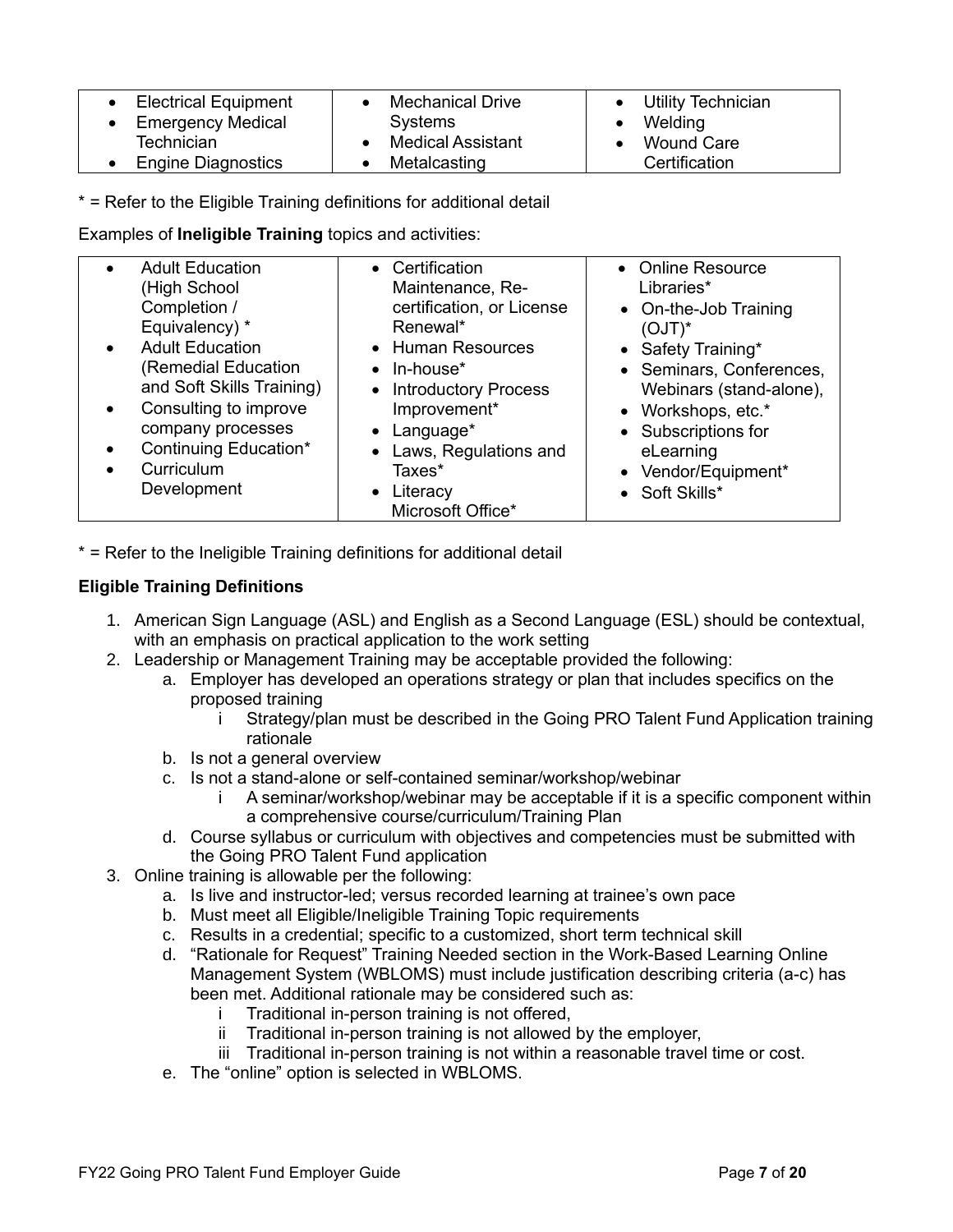- 4. Process Improvement, Risk and Quality Management Systems Training may be acceptable training provided the following:
	- a. Black or green belt preferred
		- i Must be explained in the Going PRO Talent Fund Application "Rationale for Request" Training Needed section
	- b. Employer has an overall process improvement strategy or plan
		- Must be explained in the Going PRO Talent Fund Application "Rationale for Request" section
	- c. Competency-based
	- d. Hands-on component to the training
	- e. Is not a general overview
	- f. Examples of acceptable training include, but are not limited to Lean, Six Sigma, Supply Chain and Total Quality Management
	- g. Going PRO Talent Fund cannot cover consulting services
- 5. Project Management
	- a. In the Going PRO Talent Fund Application "Rationale for Request" section, employer must explain how it will improve an employee's skills and develop their opportunities for growth or promotion
- 6. Safety Training may be eligible if it is over and above the cost of doing business
	- a. Example: OSHA Overview, Control of Hazardous Energy Sources (aka Lockout/Tagout or LOTO) or HAZWOPER 8 (or Refresher) is not eligible training. However, OSHA 10 (10 hours of training) or OSHA 30 (30 hours), HAZWOPER 24, etc. may be eligible depending on the rationale
	- b. Employer must explain how/why the training is over and above the cost of doing business in the Going PRO Talent Fund Application "Rationale for Request" section
- 7. Sales acceleration training (outside of traditional soft-skills training) related to marketplace research, buying signals, company data, statistics, predictive analytics, and integrated platforms

### **Ineligible Training Definitions**

- 1. Adult Education (High School Completion/Equivalency) may qualify as a *Targeted Population Incentive*, eligible to be awarded to the employer for an individual who achieves at least 75% (or completion) of High School Diploma/Equivalency (HSE) program requirements during work hours. OJT and/or eligible classroom training would need to be on the plan and associated with the trainee on the HSE path.
- 2. Continuing Education for maintaining certification/license; unrelated to employer-responsive training and/or upskilling.
- 3. Certain training activities and/or costs related to certification maintenance, re-certification or license renewal including but not limited to:
	- a. Fees/costs for re-certification/license renewal or testing only
	- b. Required courses to maintain certification/license
	- c. Other requirements to maintain certification/license
- 4. In-house training for current employees that is not [exclusive](#page-19-4) in nature
- 5. Introductory Process Improvement such as Basic Lean/Intro to Lean or Lean Overview
- 6. Language, other than English as a Second Language (ESL) or American Sign Language (ASL)
- 7. Laws, Regulations and Taxes for example, training related to compliance regulations, federal/state taxation laws, international laws, US labor laws, etc.
- 8. Microsoft Office courses (Outlook, Word, Excel, PowerPoint, One Note, Access, Publisher)
- 9. Online Resource Libraries or any other resource in which an individual can choose from a number of courses over a period of time.
- 10. OJT for current employees unless included as part of training for a new first year USDOL Registered Apprentice.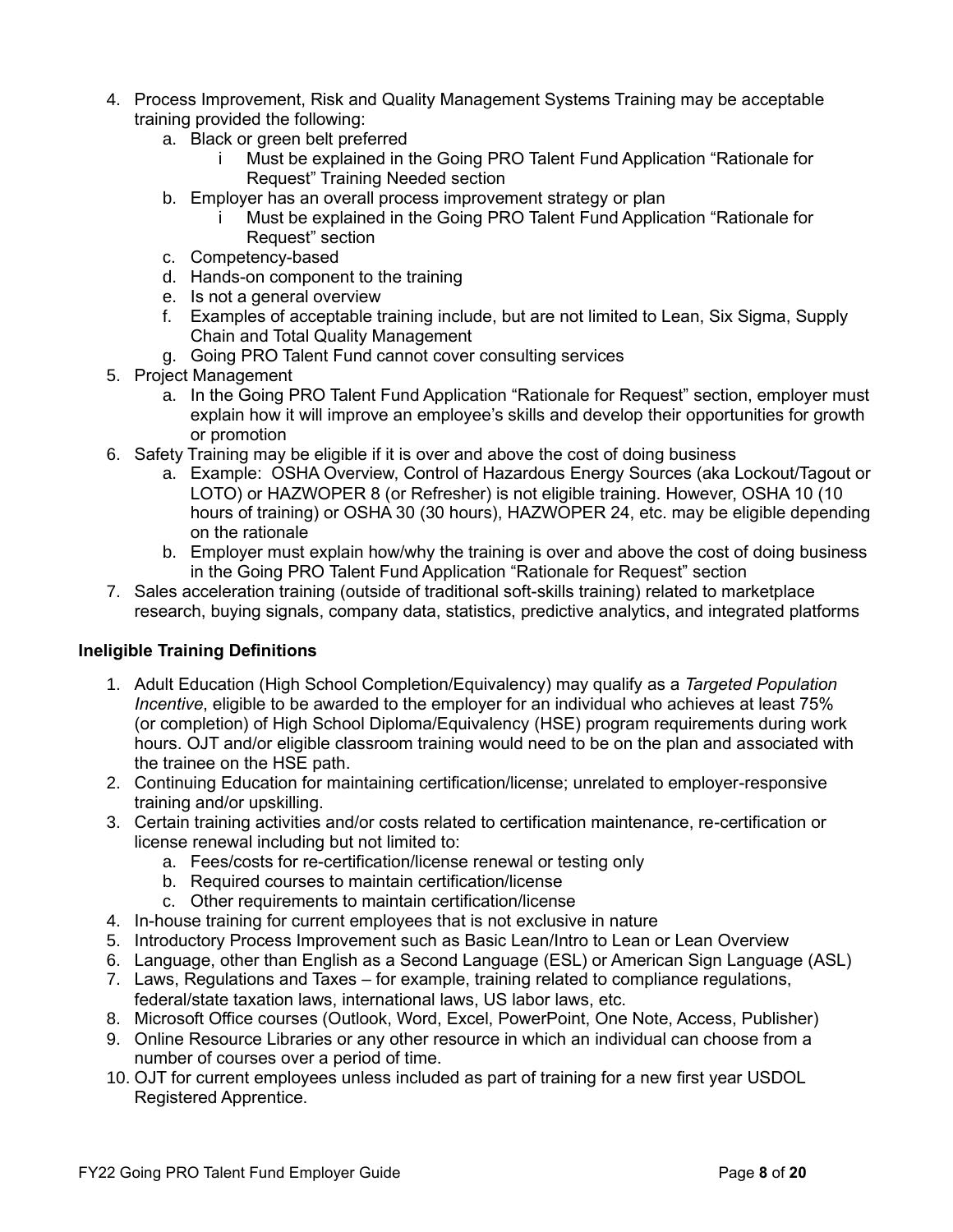- 11. Safety Training that is part of the normal cost of doing business such as ServSafe certification, bloodborne pathogens, control of hazardous materials, OSHA Overview, Control of Hazardous Energy Sources (aka Lockout/Tagout or LOTO), HAZWOPER 8 or Refresher, emergency action plan, emergency response, hazard communications, hearing conservation, safe electrical workplace, first aid, CPR, etc.
- 12. Stand-alone seminars, conferences, webinars, workshops, etc. will be considered on a case-bycase basis in consideration of the course syllabus, material, and outcomes
- 13. Vendor/equipment training for which the employer has already paid such as if the employer purchases a piece of equipment and included in the cost of the equipment is training for a specified amount of time. Employer may however request reimbursement for training that is over and above the included training.
- 14. [Soft Skills](#page-20-3) training including but not limited to the following:

| <b>Active Shooter</b><br>Adapting to Change<br>Anger Management<br><b>Assessments</b><br><b>Bankruptcy Laws</b><br><b>Branding</b><br><b>Business Policies and</b><br><b>Procedures</b><br><b>Business Writing</b><br>Coaching/Mentoring<br><b>Conducting Effective</b><br>Meetings<br><b>Constructive Feedback</b><br>and Criticism<br><b>Conflict Resolution</b><br><b>Customer Service</b><br><b>Decision Making</b><br>Drug and Alcohol<br>Education<br>Drug Testing, | <b>Effective Listening</b><br>$\bullet$<br><b>Email skills</b><br><b>Employee Relations</b><br><b>Emotional Intelligence</b><br>Facilitation<br>Foreign Culture and<br>Customs<br>Foreign Languages<br><b>Forums</b><br><b>Generational Divide</b><br>$\bullet$<br><b>Habits of Successful</b><br>People<br>HR Training (i.e. ethics,<br>sexual harassment, etc.)<br>Interpersonal<br>Communication<br>Interviewing Techniques<br><b>Legal Contracts</b><br><b>Listening Skills</b><br>٠ | Literature<br>$\bullet$<br>Motivation<br><b>Myers Briggs</b><br><b>Navigating Difficult</b><br>$\bullet$<br>Conversations<br><b>Negotiation Skills</b><br>$\bullet$<br>Orientation/On Boarding<br>Personal<br>$\bullet$<br>Management/Health<br><b>Presentation Skills</b><br>$\bullet$<br><b>Public Speaking</b><br>٠<br>Reading<br><b>Sales</b><br>$\bullet$<br>Teamwork/Team<br><b>Building</b><br><b>Telephone Skills</b><br>$\bullet$<br><b>Time Management</b><br>$\bullet$<br><b>Workplace Politics</b><br><b>Workplace Violence</b> |
|---------------------------------------------------------------------------------------------------------------------------------------------------------------------------------------------------------------------------------------------------------------------------------------------------------------------------------------------------------------------------------------------------------------------------------------------------------------------------|------------------------------------------------------------------------------------------------------------------------------------------------------------------------------------------------------------------------------------------------------------------------------------------------------------------------------------------------------------------------------------------------------------------------------------------------------------------------------------------|---------------------------------------------------------------------------------------------------------------------------------------------------------------------------------------------------------------------------------------------------------------------------------------------------------------------------------------------------------------------------------------------------------------------------------------------------------------------------------------------------------------------------------------------|
|---------------------------------------------------------------------------------------------------------------------------------------------------------------------------------------------------------------------------------------------------------------------------------------------------------------------------------------------------------------------------------------------------------------------------------------------------------------------------|------------------------------------------------------------------------------------------------------------------------------------------------------------------------------------------------------------------------------------------------------------------------------------------------------------------------------------------------------------------------------------------------------------------------------------------------------------------------------------------|---------------------------------------------------------------------------------------------------------------------------------------------------------------------------------------------------------------------------------------------------------------------------------------------------------------------------------------------------------------------------------------------------------------------------------------------------------------------------------------------------------------------------------------------|

Note 1: Some topics listed in the table above may be approved as acceptable components of a comprehensive leadership/management/supervisory Training Plan.

Note 2: Soft skills resources are available at no cost or may be supported by leveraged resources from other state or federal programs.

# <span id="page-9-0"></span>**New Employee On-the-Job Training (OJT) – Details**

New employee OJT allows the new employee to become proficient in the permanent full-time job for which they were hired. The following rules apply:

- Training is conducted at the worksite.
- Reimbursable training begins on or after the effective award date
- New employees must have been hired 30 days prior to, on, or after the award date
- The first year USDOL Registered Apprentice retention period may start at the beginning of OJT or RTI, whichever comes first.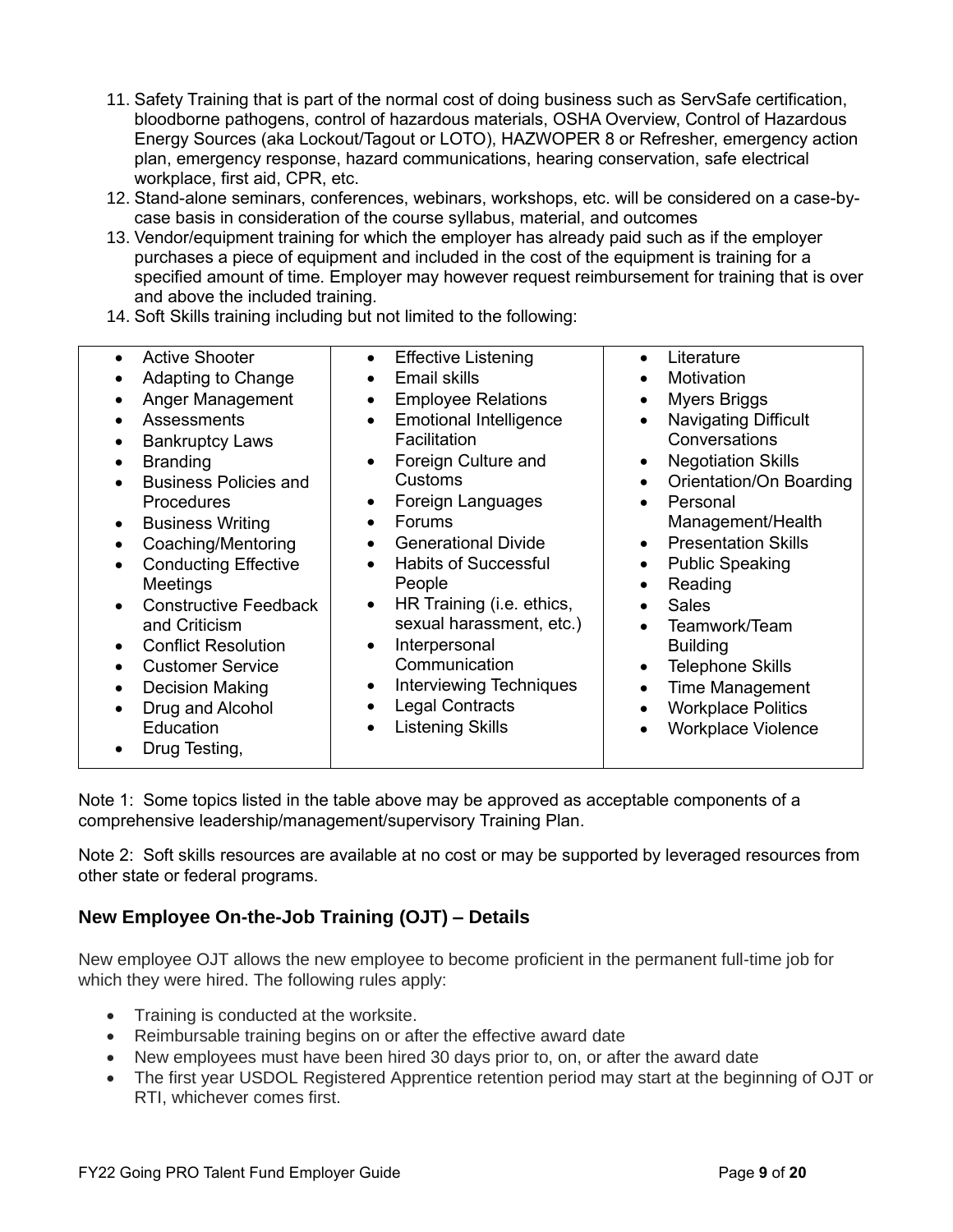• 90-day retention begins upon completion of training and must be completed within one year of the date of the award (i.e., December 31, 2022).

# <span id="page-10-0"></span>**First Year USDOL Registered Apprenticeship Training – Details**

First year USDOL Registered Apprentices may be a current or new employee, and considered "first year" only once. After the first year, the apprentice is eligible for classroom/customized training as a current employee.

Apprenticeship training includes both RTI and OJT. As an exception to the rule that apprenticeship training must be a combination of both RTI and OJT, 100% OJT may be acceptable provided the submission of strong rationale. For example: with the Apprenti model, RTI has been paid by another source; RTI occurred prior to the effective award date, etc.

A "new" apprentice is one that has been registered by the USDOL on or after December 1, 2021. This will be verified through Registered Apprenticeship Partners Information Data System (RAPIDS) documentation. However, a current "first year" apprentice (whose proposed training is considered first year training on the employer's work process) may still be eligible for reimbursement if the proposed training has not occurred prior to the award date. This would apply to both RTI and OJT (on-site work experience).

Properly licensed apprentices are not the same as USDOL Registered Apprentices – these are different programs. To verify that the applicant's apprenticeship is first year USDOL Registered, please take **one** of the following steps:

- 1. Inquire on USDOL's website by visiting<https://oa.doleta.gov/bat.cfm>
- 2. Ask the employer for their Apprenticeship Certification Letter issued by the USDOL
- 3. Call Michigan's USDOL Office of Apprenticeship at 517-377-1747
- 4. Contact the State Apprenticeship Expansion Team, LEO-WD, at 517-335-5858 or [apprenticeship@michigan.gov](mailto:apprenticeship@michigan.gov)

### <span id="page-10-1"></span>**Cost of Training**

- Classroom training cannot exceed \$1,500 per person**\***
- New employee OJT training cannot exceed \$1,500 per person\*
- New employee training that includes a combination of classroom training and OJT cannot exceed \$1,500 per person
- First year USDOL Registered Apprenticeship training (first year apprentices only) cannot exceed \$3,000 per person

\*The amount requested on the original Training Plan cannot exceed the \$1,500 or \$3,000 per person cap.

Note: An employer may apply the \$3,000 reimbursement only once for each first-year apprentice. That is, if the employer receives an award in two consecutive years and the apprentice's first year spans both award periods, the employer may only be reimbursed at the \$3,000 level in one of the award periods.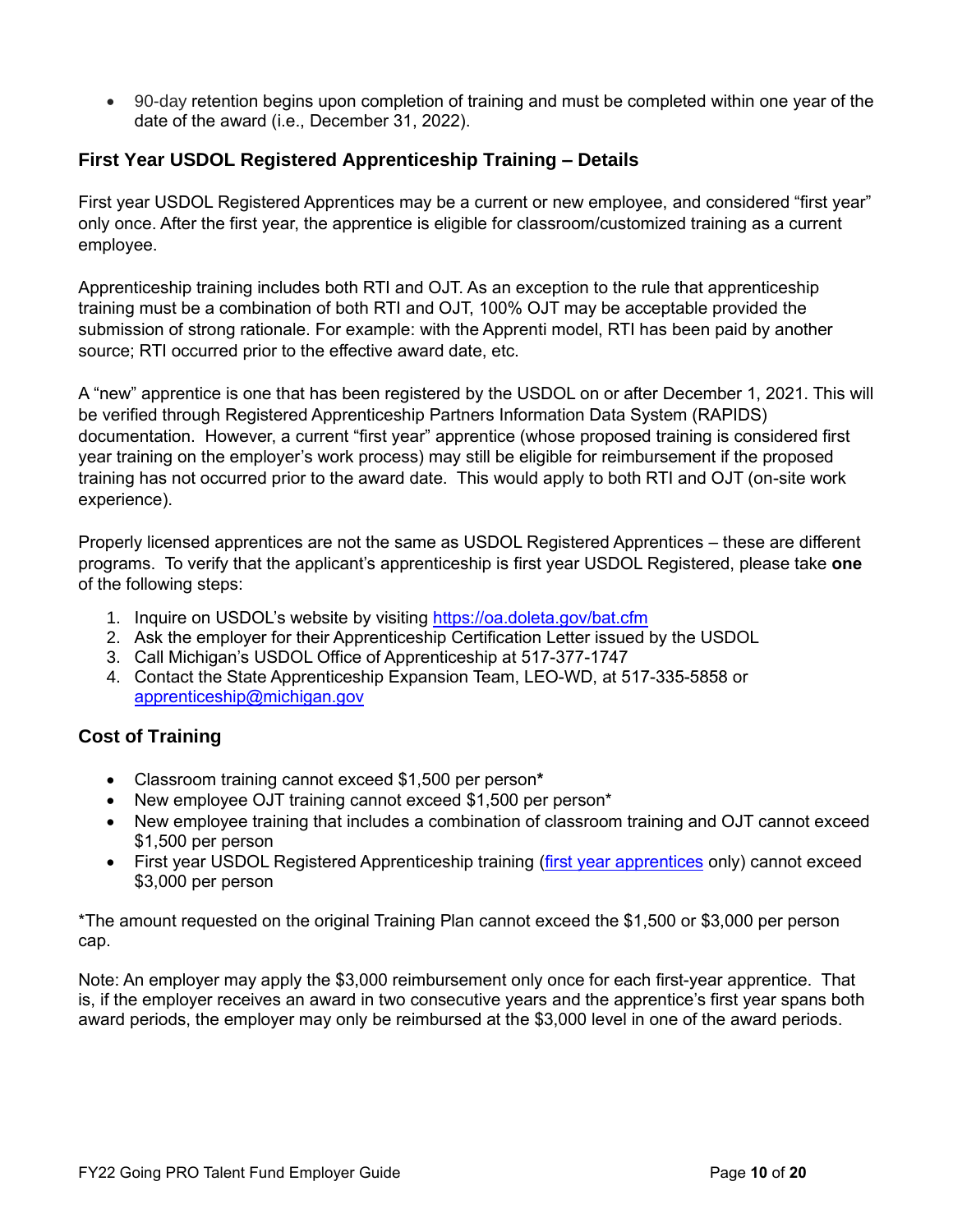# <span id="page-11-0"></span>**Targeted Population Incentives**

As it is becoming harder to find the skilled talent to fill jobs, employers are encouraged to expand their recruitment to include individuals within [Targeted Populations,](#page-20-0) including:

- 1. [Veteran \(U.S. Armed Forces\)](#page-20-0)
- 2. [Active Military Reservist \(U.S. Armed Forces\)](#page-20-0)
- 3. [Older Worker](#page-20-0)
- 4. [Returning Citizen](#page-20-0)
- 5. [Individual With Disability \(IWD\)](#page-20-0)
- 6. [Public Assistance Recipient](#page-20-0)
- 7. [High School Diploma/Equivalency \(HSE\) Trainee](#page-20-0)

An extra incentive may be reimbursed to an employer including: \$500 for each Veteran, Active Military Reservist, Older Worker, Returning Citizen, Individual with Disability, or Public Assistance Recipient new trainee; and \$1,000 for each High School Diploma/Equivalency new and incumbent trainee.

The additional incentive must be used to offset additional training costs. The maximum amount per new trainee that an employer may receive as incentive funding is \$500 for Veterans, Active Military Reservists, Older Workers, Returning Citizens, IWD, Public Assistance Recipient, and \$1,000 for HSE new and incumbent trainees, even if the employee meets the criteria in more than one category. Other criteria must also be met, and verification documentation must be submitted to the MWA prior to payment. For specific information regarding required documentation and criteria to qualify for the incentives, see [Required Documentation for Reimbursement](#page-17-1) section.

# <span id="page-11-1"></span>**Expectations of Employers**

Employers play an integral role in defining specific job skill sets and identifying the appropriate training. Partners and employers will work together to develop a training plan, including the number of individuals to be trained and all available funding and resources.

To be considered for a Going PRO Talent Fund award, the employer is expected to:

- 1. Be actively involved in the planning and design of the training project.
- 2. Include realistic goals and expectations; drilling down to the real training need, i.e., what can be accomplished and still meet production and/or other business needs. Awardees are accountable to implement the approved plan.
- 3. Pay wages to employees that are equal to or greater than the prevailing wage for the local labor market for the applicable job title.
	- a. The Talent Fund should not be utilized for low-wage, high turnover occupations.
	- b. It is the expectation that training lead to higher skills, and result in higher wages.
- 4. Sign a contract/training agreement with the MWA outlining the employer's role and responsibilities in the training project.
- 5. Provide impact stories to the MWA, who will then share with LEO-WD, upon completion of training.
- 6. Commit to retain employees at the completion of training.
- 7. Provide wage information prior to training, post-training, and six months post-training.
- 8. Provide required documentation for reimbursement.
- 9. Provide projected employer contribution on the application, then confirm projected or revised contribution post-training.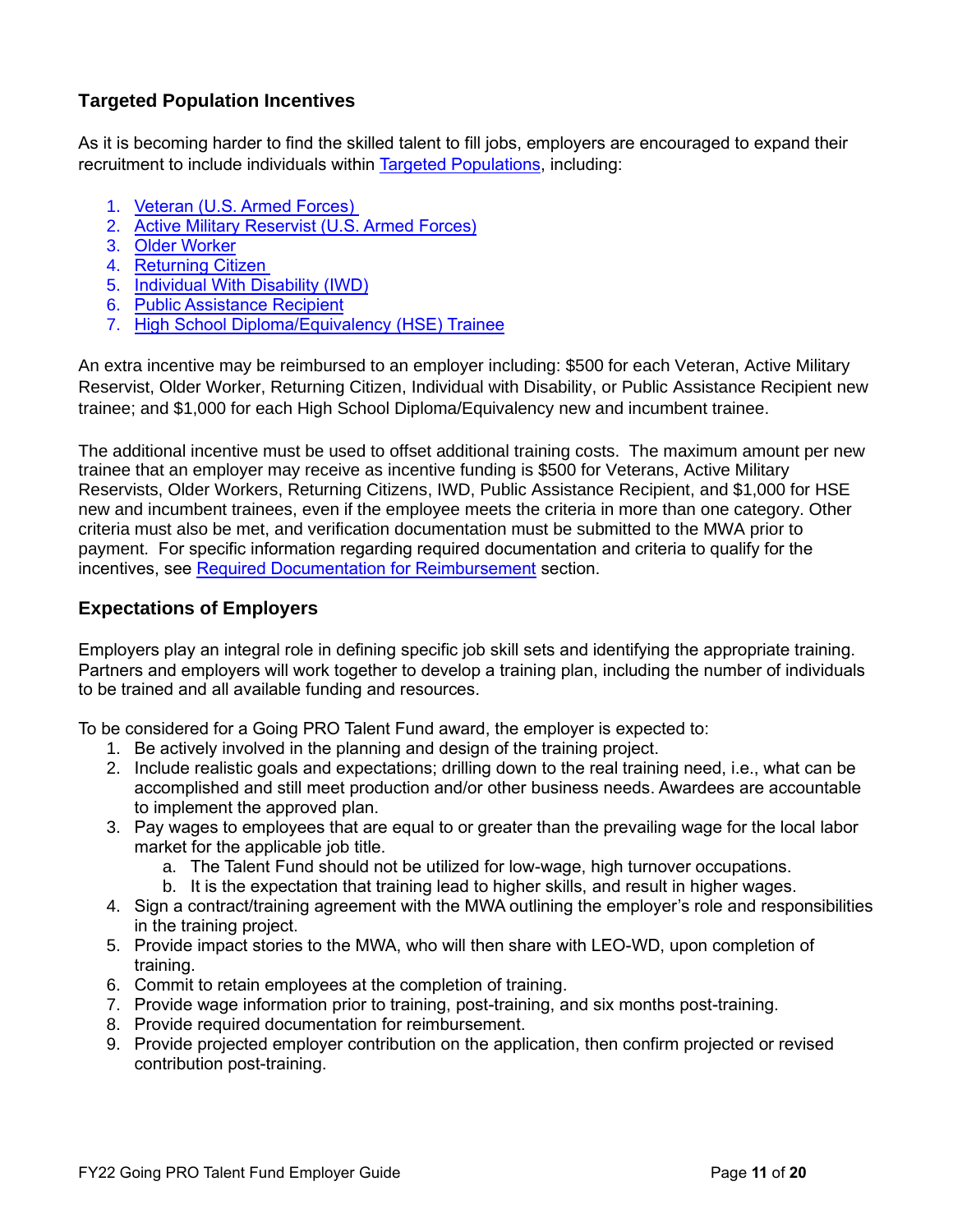- a. Application should include calculations, such as wages paid during training and cost of equipment. Note that OJT training should not be included, a reasonable cost of equipment (i.e., one year's value) should be entered, and average wages would not be an accurate depiction of leveraged funds. If confidentiality is a concern, other forms of leverage should be considered.
- b. Release time for trainees working toward high school equivalency completion during work hours may be used for employer contribution.
- c. Employers should retain supporting documentation for employer contribution as random audits may be conducted.
- 10. Utilize [Pure Michigan Talent Connect](http://www.mitalent.org/) (http://www.mitalent.org) and Michigan Works! as a resource to recruit for job openings
	- a. Companies in the marijuana industry are excluded from utilizing PMTC due to federal prohibitions.

Employers who have multiple plants/sites/facilities/locations, and desire training at each site, may elect to work with one MWA or multiple MWAs.

Additionally, a plant/site/facility/location may receive only one initial award per fiscal year unless they are participating in an [Industry-led Collaborative \(ILC\) application](#page-13-0) in addition to an independent application.

If a Going PRO Talent Fund awardee anticipates, or is actively laying off employees, the awardee should promptly notify the MWA and provide details of the layoff and how it will impact the approved Going PRO Talent Fund training plan. LEO-WD will review each situation on a case-by-case basis and reserves the right to rescind funds.

### <span id="page-12-0"></span>**Application - Independent/General**

Applying for a Talent Fund award is done exclusively online through the Work-Based Learning Online Management System (WBLOMS).

To find the local MWA contacts, visit the [Going PRO Talent Fund Website](https://www.michigan.gov/leo/0,5863,7-336-94422_95539_64365_64538-312972--,00.html) or click [here.](https://www.michigan.gov/documents/wda/Map_with_Key_Contacts_434690_7.pdf)

- The MWA will conduct a fact-finding evaluation session with the employer and other partners to document the talent and requisite fiscal need.
- The MWA is the lead in the meeting as they will ultimately be submitting the application.
- An employer may choose to work with an MWA that is not in their local area.

FY22 applications

- The application period will be:
	- o **Thursday, September 30, 2021 until 5:00 p.m. Eastern Time, Thursday, October 28, 2021.**
- All applications will be reviewed and competitively scored until funds are exhausted.
	- $\circ$  In instances of limited funds and applications being of equal merit, additional preferences may be considered.
	- $\circ$  It is anticipated that applications will be highly competitive, and requests will exceed available funding.
- Completion of an application does not guarantee funding.
	- o All employers may not receive funding.
- Employers need to determine the short-term training requirement while continuing to meet their customer demand.
	- o As a reference, the average award amount for Fiscal Years 2014-2021 was approximately \$31,000.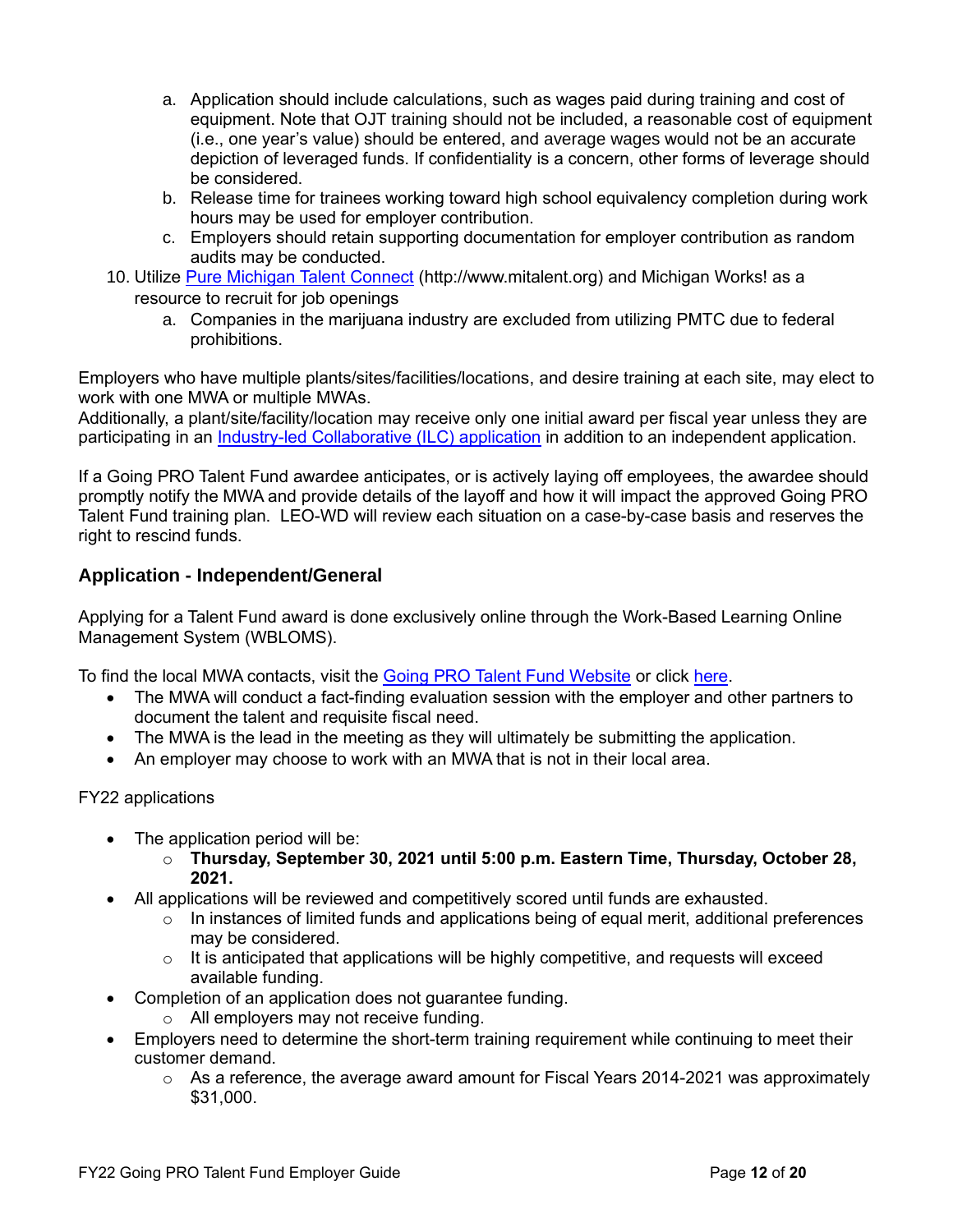$\circ$  Employers may complete one application that includes multiple plants/sites/facilities/locations, however LEO-WD reserves the right to limit an employer to a maximum award amount for all locations combined.

# <span id="page-13-0"></span>**Application - Industry-led Collaborative (ILC)**

An ILC brings together multiple employers (a minimum of two), education and training institutions, workforce development organizations, and other applicable partners such as economic development organizations to formulate training and education solutions to fill identified talent gaps. Successful ILCs solve a common or shared workforce problem with supported training that leverages the power of collaboration; also increasing the competitiveness of employer partners, while creating, training, and filling "in-demand jobs."

- 1. ILCs have a separate application and scoring criteria than the independent application.
- 2. Training may be for current and new employees, including first year USDOL Registered Apprentices.
- 3. Employer partners can be from across the state.
- 4. Employers may have no more than one (1) independent and one (1) ILC award, based on employer location.
- 5. ILC applications are for classroom or customized training only, not wage reimbursement, with an exception for employers holding shared OJT first year USDOL Registered Apprenticeship training standards.
- 6. ILC training must be shared by a minimum of two employers. In the case where shared training has different providers; strong rationale on the common training need, proposed training, training standards, common curriculum, shared objectives and competencies must be explained. In addition, compelling evidence of collaborative intent must be explained in the "Statement of Collaboration" section of the application.
- 7. The ILC application period opens **February 2022.**
	- a. The deadline for employers to submit an ILC application is to be announced.
	- b. ILC applications may also be submitted throughout the year. The LEO-WD will provide notice when ILC applications will no longer be accepted.
	- c. Applications will be reviewed upon receipt.
		- i. If approved and funds are available, they will be funded.
		- ii. If approved and no funds are available, they will be held until funds become available. Should funds become available, additional ILC awards may be made.
		- iii. If not approved, a brief explanation will be provided.

# <span id="page-13-1"></span>**Scoring Applications**

LEO-WD approval of awards will be determined by factoring the weighted criteria in the table below. Applications of merit not funded may remain in queue in case funds become available. Should funds become available, additional awards may be made. Additionally, LEO-WD reserves the right to deny an application based on past experiences including, but not limited to, poor demonstration on previous awards, past non-performance, and past non-compliance to requests from Michigan Works! and/or LEO-WD staff. Applications that are denied will receive a letter stating deficiencies.

LEO-WD will award funding to the MWA. The MWA will administer project funding to the employer and/or the training institution once the project outcomes have been met and documented.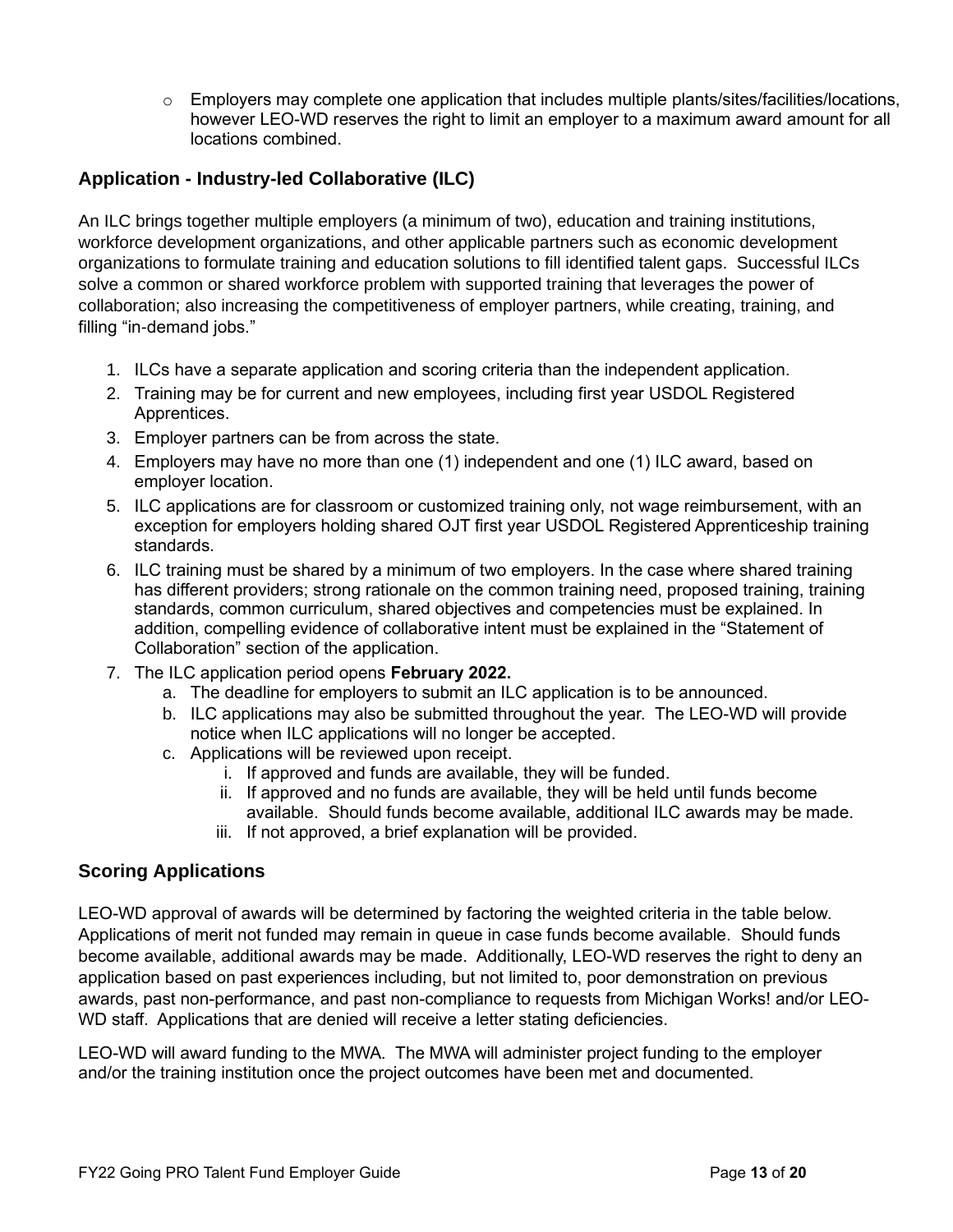### **Independent Application Scoring Criteria**

| <b>Scoring Criteria</b>                                                                 | <b>Points</b> |
|-----------------------------------------------------------------------------------------|---------------|
| <b>Rationale</b>                                                                        | Up to 45      |
| Introduction $=$ up to 5 points                                                         |               |
| Business Case (including impact, if applicable) = up to 25 points                       |               |
| Tie-in to Training Need = up to 15 points                                               |               |
| Diversity, Equity and Inclusion (DEI)                                                   | 5             |
| Special allowance for minority-owned, women-owned, veteran-owned, Individual            |               |
| With Disability (IWD) owned, or a Geographically-Disadvantaged Business                 |               |
| Enterprise.                                                                             |               |
| <b>Employer contribution</b>                                                            | Up to 10      |
| Total contribution greater than or equals 1:1 match = 10 points                         |               |
| Total contribution less than 1:1 match = $5$ points                                     |               |
| Total contribution is $$0 = 0$ points                                                   |               |
| Applicant is a small business and employs fewer than                                    | Up to 10      |
| 50 full-time employees: 10 points                                                       |               |
| 100 full-time employees: 5 points                                                       |               |
| Majority of trainees are new employees (new hires)                                      | Up to 10      |
| 50% or more of trainees are new hires: 10 points                                        |               |
| 30 - 49% of trainees are new hires: 7 points                                            |               |
| 10 - 29% of trainees are new hires: 5 points                                            |               |
| Fewer than 10% of trainees are new hires: 0 points                                      |               |
| Application includes training for first year USDOL Registered Apprentices leading to    | 5             |
| the nationally recognized, portable Certificate of Completion.                          |               |
| Application includes (a minimum of 1) training in partnership with a college,           | 5             |
| university, or community college that results in earned college credit that could apply |               |
| toward a certificate or degree.                                                         |               |
| Size of amount of funding requested                                                     | Up to 10      |
| Up to \$50,000: 10 points                                                               |               |
| \$50,001 to \$100,000: 8 points                                                         |               |
| \$100,001 to \$150,000: 6 points                                                        |               |
| \$150,001 to \$200,000: 4 points<br>\$200,001 to \$250,000: 2 points                    |               |
| \$250,001 and above: 0 points                                                           |               |
| <b>Total</b>                                                                            | 100           |
|                                                                                         |               |

#### <span id="page-14-0"></span>**DEI – Criteria and Documentation:**

MWA will make the final determination if an employer qualifies as one of the Talent Fund DEI categories, based on all available evidence obtained as part of MWA Fact Finding, and prior to application submission.

- 1. Minority-Owned examples of verification:
	- a. U.S. Small Business Administration (SBA) Preliminary assessment of qualification can be obtained [here](https://certify.sba.gov/am-i-eligible)
		- i. [Small Disadvantaged Business](https://www.sba.gov/federal-contracting/contracting-assistance-programs/small-disadvantaged-business)
		- ii. [8\(a\) Business Development Program](https://www.sba.gov/federal-contracting/contracting-assistance-programs/8a-business-development-program)
	- b. Third party verification
		- i. [National Minority Supplier Development Council](https://nmsdc.org/mbes/mbe-certification/)
	- c. Additional programs requiring verification of eligibility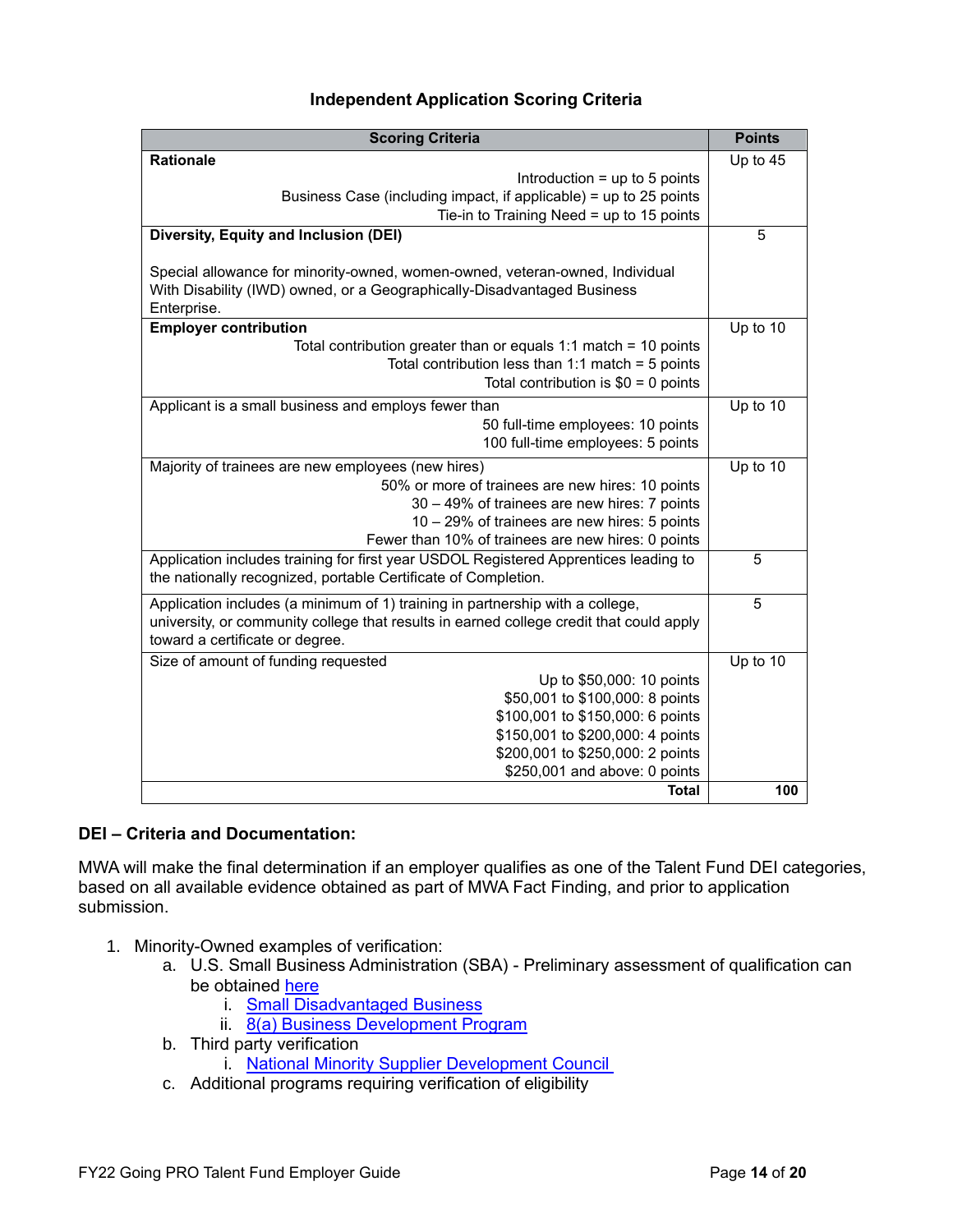- i. [Michigan Department of Transportation \(MDOT\) Disadvantaged Business](https://www.michigan.gov/mdot/0,4616,7-151-9625_21539_23108---,00.html)  [Enterprise \(DBE\)](https://www.michigan.gov/mdot/0,4616,7-151-9625_21539_23108---,00.html)
- d. Employer submits signed attestation that they qualify for the DEI category
- 2. Women-Owned examples of verification:
	- a. [SBA](https://www.sba.gov/federal-contracting/contracting-assistance-programs/women-owned-small-business-federal-contracting-program) Preliminary assessment of qualification can be obtained [here.](https://beta.certify.sba.gov/am-i-eligible/)
		- i. Women-Owned Small Business (WOSB) Federal Contracting Program
		- ii. Economically Disadvantaged Women-Owned Small Business (EDWOSB) Federal Contracting Program
	- b. Third party verification
		- i. [National Women Business Owners Corporation](http://www.nwboc.org/)
		- ii. [U.S. Women's Chamber of Commerce](https://www.uswcc.org/certification/)
		- iii. [Women's Business Enterprise National Council](https://www.wbenc.org/)
	- c. Additional programs that require verification of eligibility
		- i. [Michigan Department of Transportation \(MDOT\) Disadvantaged Business](https://www.michigan.gov/mdot/0,4616,7-151-9625_21539_23108---,00.html)  [Enterprise \(DBE\)](https://www.michigan.gov/mdot/0,4616,7-151-9625_21539_23108---,00.html)
	- d. Employer submits signed attestation that they qualify for the DEI category
- 3. Veteran-Owned examples of verification:
	- a. <u>[SBA](https://www.sba.gov/business-guide/grow-your-business/veteran-owned-businesses)</u>
		- i. Service-Disabled Veteran Owned Small Business Program (SDVOSB)
		- ii. Surplus Personal Property for Veteran-Owned Small Business Program
	- b. Third party verification
		- i. [Vets First Verification Program](https://www.va.gov/osdbu/verification/)
		- ii. Disability: IN Veteran Disability-Owned Business Enterprises (V-DOBE)
		- iii. Disability: IN Service-Disabled Veteran Disability-Owned Business Enterprises (SDV-DOBE)
	- c. Socio-economic status section of business profile at [SAM.gov](https://sam.gov/content/home)
	- d. Employer submits signed attestation that they qualify for the DEI category
- 4. Individual with Disability- Owned (IWD)
	- a. Examples of verification:
		- i. [Michigan Department of Civil Rights 16040.01 Certificate of Business Owned by](https://www.michigan.gov/documents/dmb/1640.01_184900_7.pdf)  [Persons with Disabilities](https://www.michigan.gov/documents/dmb/1640.01_184900_7.pdf)
	- b. Third party verification
		- i. Disability: IN Disability-Owned Business Enterprises (DOBE)
		- ii. Disability: IN Veteran Disability-Owned Business Enterprises (V-DOBE)
		- iii. Disability: IN Service-Disabled Veteran Disability-Owned Business Enterprises (SDV-DOBE)
	- **c.** Employer submits signed attestation that they qualify for the DEI category
- 5. Geographically-Disadvantaged Business Enterprise (GDBE)
	- a. The requirements for Geographically-Disadvantaged Business Enterprise (GDBE) are detailed in. [Executive Directive 2019 -](https://www.michigan.gov/whitmer/0,9309,7-387-90499_90704-486613--,00.html) 08 An indication that the GDBE satisfies one or more of the following:
		- i. The GDBE is certified as a HUBZone Small Business Concern by the United States Small Business Administration.
		- ii. The GDBE principal place of business is located within a population census tract that is a low-income community designated as a Qualified Opportunity Zone by the United States Secretary of the Treasury pursuant to 26 USC 1400Z-1.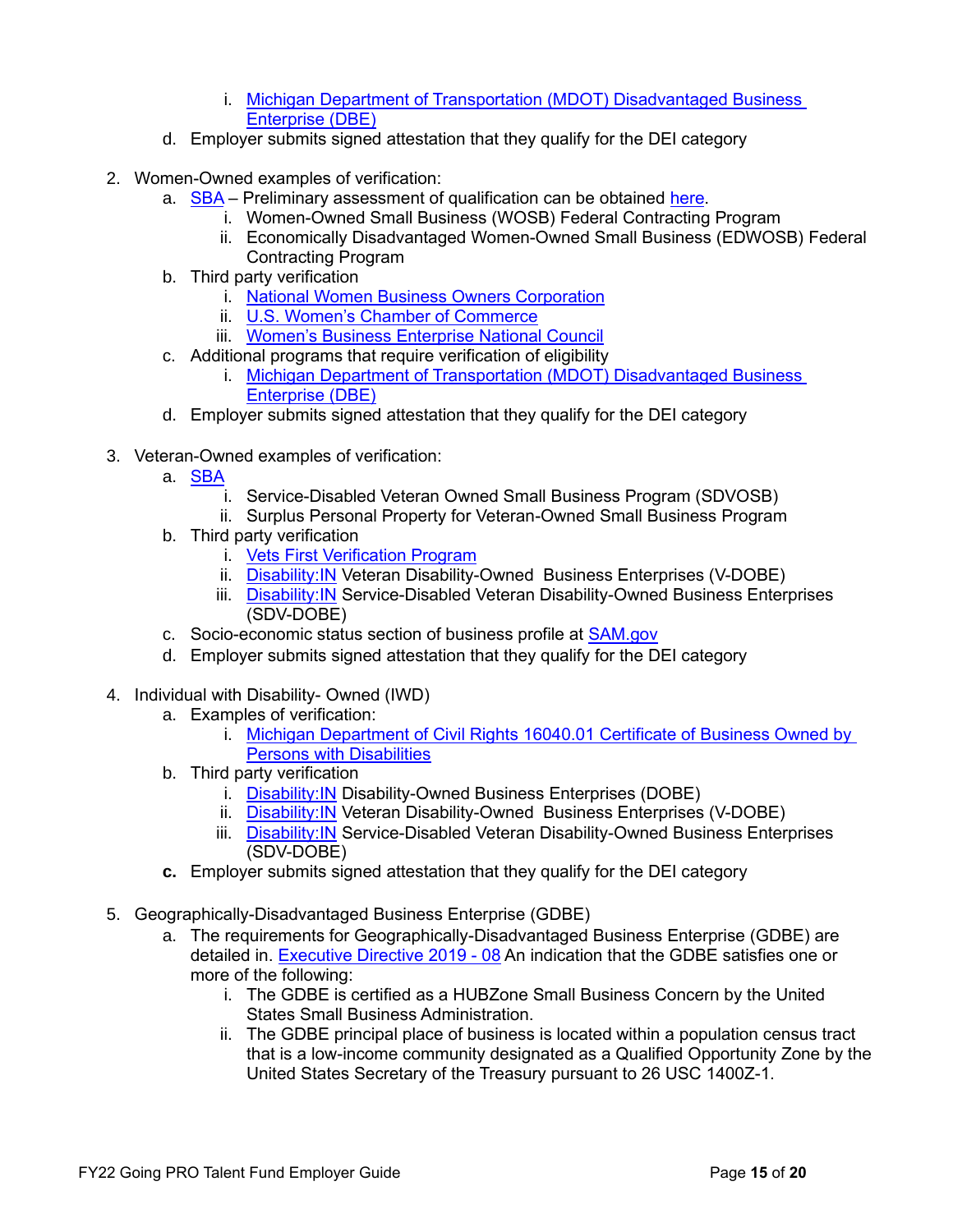- iii. A majority of the employees of the GDBE either work at a location within a Qualified Opportunity Zone or maintain a principal residence within a Qualified Opportunity Zone.
- b. Employer submits signed attestation that they qualify for the DEI category

### **ILC Application Scoring Criteria**

#### ILC application scoring criteria is to be announced at a later date.

#### <span id="page-16-0"></span>**Eligible Expenditures**

Eligible training expenditures include the actual costs for the:

- Classroom or customized training (including textbooks and lab fees),
- New employee OJT training,
- First year USDOL Registered Apprenticeship training

Also allowed are any other reasonable cost required for the successful completion of training. For example, a training provider may quote a fixed amount for training that includes the cost of their travel.

### <span id="page-16-1"></span>**Ineligible Expenditures**

The following are ineligible training expenditures. Although these expenditures are not eligible for reimbursement, employers may include them as part of the contribution/leveraged funds.

- Purchase of tools or other equipment including laptops/computers
- Licensing fees
- Testing fees
- Curriculum development
- Travel costs to send trainee(s) to training
- Online training subscriptions

The Talent Fund will not reimburse for training that has occurred prior to the effective award date.

### <span id="page-16-2"></span>**Required Documentation for Reimbursement**

For an employer to receive reimbursement they must provide the required documentation to the MWA. The MWA will make reimbursement and retain all essential documentation with award records/file.

#### <span id="page-16-3"></span>**Classroom or Customized Training**

- 1. Copy of invoice or receipt from training provider.
- 2. Documentation of trainee completion, one of the following:
	- a. Copy of credential, i.e. certificate signed by the instructor or training provider.
	- b. Copy of certification for online courses.
	- c. Copy of grades for credit courses.

#### <span id="page-16-4"></span>**New Employee OJT Training**

- 1. A company payroll register, query from the payroll system or screen shots from the payroll system dated at the three-month post-training retention period that includes all of the following:
	- a. Name of the new employee(s).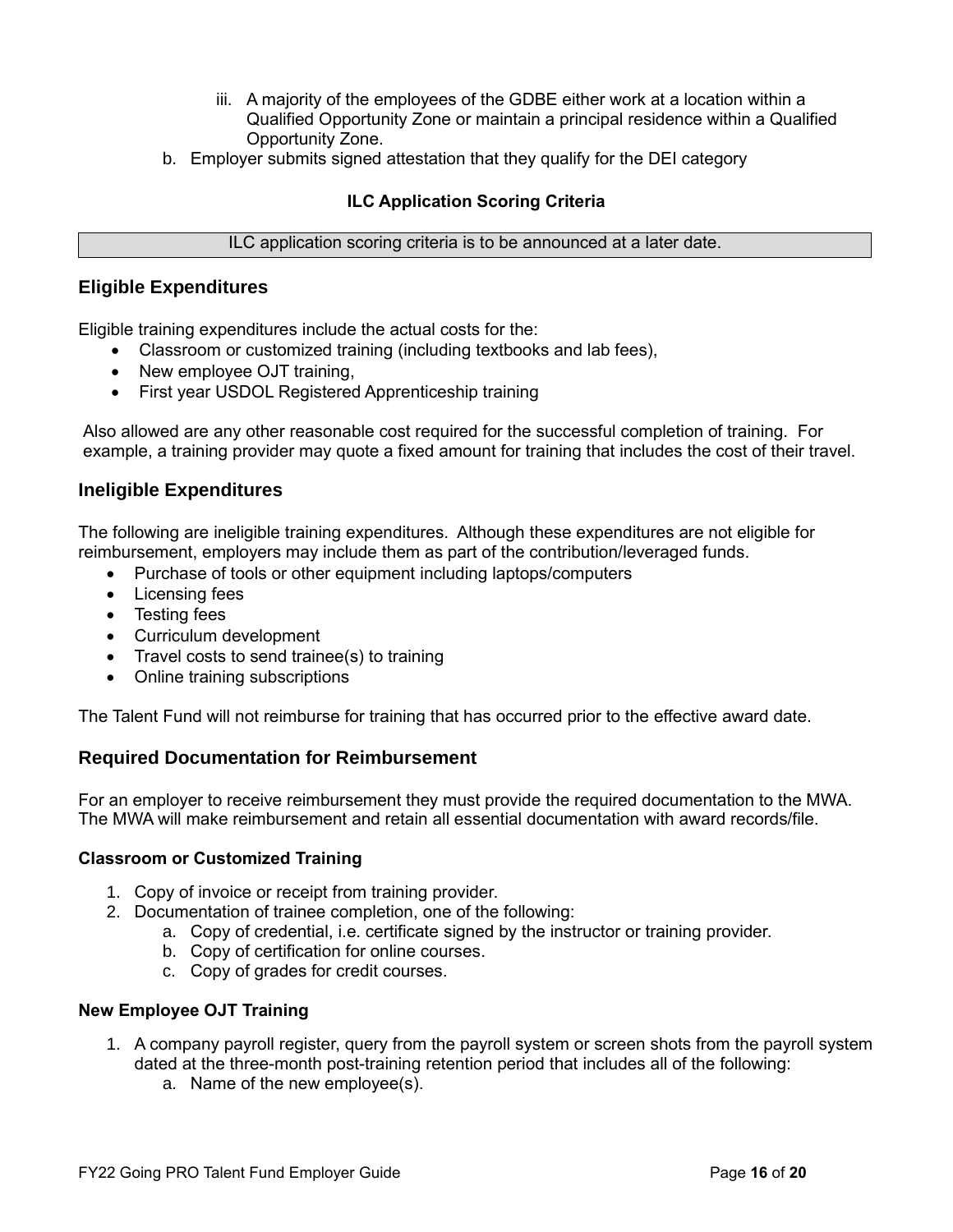- b. Hourly wage.
- c. Hire date.
- d. Termination/end date (if applicable).

This is required for each Talent Fund-supported employee as proof that they are still employed at 30, 60, and 90 consecutive calendar days following training. Information for employees not participating in the Talent Fund should be edited out or redacted from the register.

A query exported to Excel or another software is not acceptable. It should be a standardized report pulled from payroll software that is not an Excel spreadsheet. The report should have names or an identifying characteristic for the trainee (i.e. an employee number). If using an identifying characteristic, a key must be provided with trainee names.

- 2. OJT training payments for employees' wages will be made on a reimbursement basis, consistent with approved documentation of the eligible wages. Payment amounts will be according to the following schedule:
	- a. 50 percent reimbursement earned once the trainee has retained employment for 30 consecutive calendar days following training completion.
	- b. 75 percent reimbursement earned once the trainee has retained employment for 60 consecutive calendar days following training completion.
	- c. 100 percent reimbursement earned once the trainee has retained employment for 90 consecutive calendar days following training completion.

#### <span id="page-17-0"></span>**First Year USDOL Registered Apprenticeship Training**

- 1. Copy of invoice or receipt from training provider.
- 2. Documentation of trainee completion one of the following:
	- a. Certificate signed by the instructor or training provide.
	- b. Copy of grades for credit courses.
- 3. [RAPIDS](#page-20-4) printout for each apprentice.
- 4. LEO-WD USDOL Registered Apprentice Participant Demographic Form.
- 5. A company payroll register, query from the payroll system or screen shots from the payroll system dated at the three-month post-training retention period that includes all of the following:
	- a. Name of the new employee(s).
	- b. Hourly wage.
	- c. Hire date.
	- d. Termination/end date (if applicable).

A query exported to Excel or another software is not acceptable. It should be a standardized report pulled from payroll software that is not an Excel spreadsheet. The report should have names or an identifying characteristic for the trainee, i.e. an employee number. If using an identifying characteristic, a key must be provided with trainee names.

#### <span id="page-17-1"></span>**Targeted Population Incentives**

If an employee is eligible for one of the targeted population incentives – Veteran (U.S. Armed Forces), Active Military Reservist (U.S. Armed Forces), Older Worker, Returning Citizen, Individual With Disability (IWD), Public Assistance Recipient, or High School Diploma/Equivalency (HSE) trainee - the following verification documentation is required to be provided in order for the employer to receive the additional funds. All non-related personal identifying information should be redacted.

- 1. Veteran
	- a. DD-214.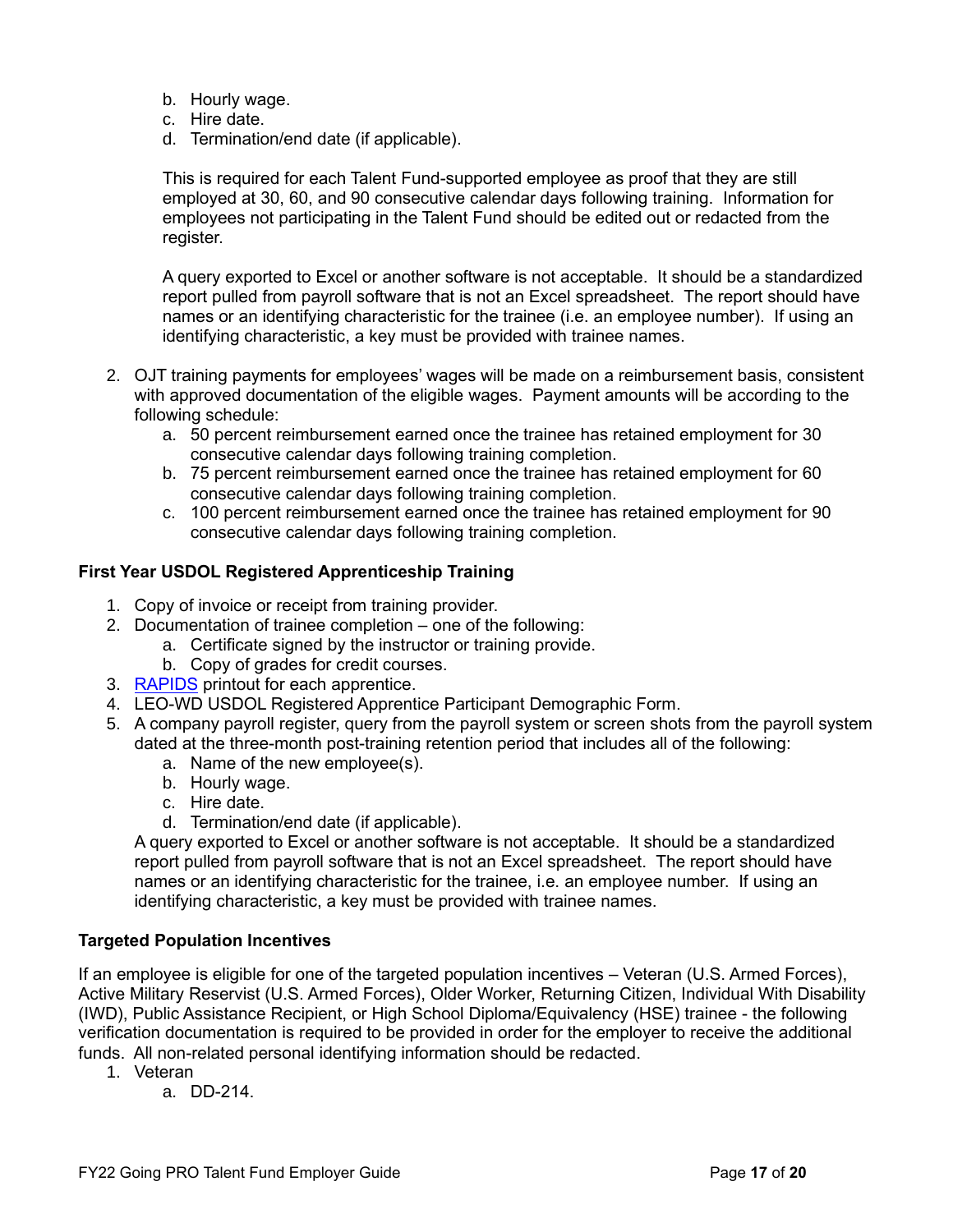- b. Department of Defense Manpower Data Center record (provided during background checks).
- c. Other documentation to be reviewed and approved by LEO-WD.
- 2. Active Military Reservist one of the following:
	- a. Leave & Earnings Statement (LES).
	- b. Common Access Card (CAC) standard ID.
- 3. Older Worker one of the following to verify date of birth:
	- a. Driver's license.
	- b. State ID.
	- c. Passport, "Green Card" (lawful permanent residency), etc.
- 4. Returning Citizen
	- a. Screen print from one of the following:
		- i. <http://mdocweb.state.mi.us/OTIS2/otis2.aspx>
		- ii. [https://www.vinelink.com](https://www.vinelink.com/)
		- iii. http://courts.mi.gov/opinions orders/case search/pages/default.aspx
	- b. Screen print from similar websites in other states.
	- c. Official documentation of conviction or release paperwork.
	- d. Other documentation to be reviewed and approved by LEO-WD, such as a signed affidavit from the employer attesting to the new employee's prior status.
- 5. Individual With Disability (IWD)
	- a. Verification of Pre-Established Employee Disability: Going PRO Talent Fund
	- b. Voluntary Self-Identification of Disability: Going PRO Talent Fund
- 6. Public Assistance Recipient
	- a. To verify participation in one the following categories; the individual's name, address, and date of birth must be submitted prior to closeout to a designated MDHHS policy staff whose contact information will be provided by LEO-WD. Individual must have received a benefit from at least one program listed below within 30 days of the date of hire.
		- i. Food Assistance Employment and Training (FAE&T) Child Day Care
		- ii. Medicaid
		- iii. Supplemental Nutrition Assistance Program (SNAP)
		- iv. Temporary Assistance for Needy Families (TANF)
		- v. Healthy Michigan Plan (HMP)
		- vi. Partnership. Accountability. Training. Hope (PATH)
- 7. High School Diploma/Equivalency (new and incumbent trainee)
	- a. To verify an individual achieves at least 75% (or completion) of High School Diploma/Equivalency program requirements during work hours, the following must be provided:
		- i. Verification of OJT and/or classroom training completion, associated with high school diploma/equivalency preparation, for the particular trainee on the HSE path
		- ii. Diploma or high school equivalency (GED or HiSET) credential (if completed), OR
		- iii. High school equivalency (GED or HiSET) transcript (including name and birthdate) showing the individual passed (3) tests, or earned 75% of high school diploma credits required for graduation
		- iv. Other documentation to be reviewed and approved by LEO-WD, such as documentation that shows they were participating in high school diploma/equivalency training while on the job

The following criteria also apply to qualify for reimbursement:

1. The additional incentive must be used to offset additional training costs.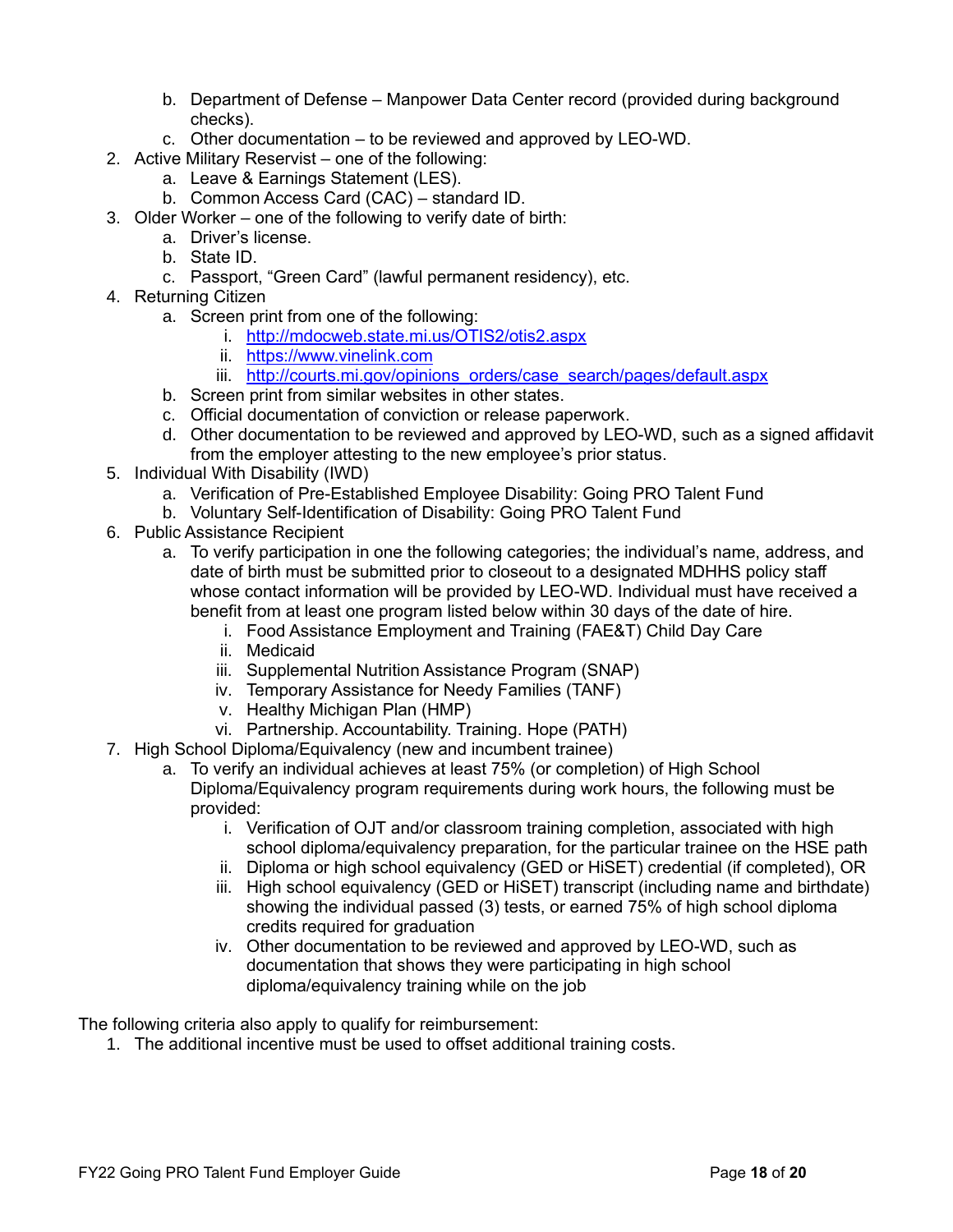- 2. Trainees must have completed the planned classroom training or, for OJT training, must have completed the 90-day post-training retention for the employer to receive the extra training incentive.
- 3. The maximum amount per new trainee that an employer may receive as incentive funding is \$500 for each Veteran, Active Military Reservist, Older Worker, Returning Citizen, Individual with Disability, or Public Assistance Recipient new trainee; and \$1,000 for High School Diploma/Equivalency new and incumbent trainees, even if the employee meets the criteria in more than one category.

### <span id="page-19-0"></span>**Required Reporting**

Awardees are responsible for reporting in several areas at closeout, including but not limited to verification of the accuracy of the final data including the names of employees who completed training, number and type of employees trained, training providers, types of training, credentials earned, targeted population incentives, revised projected contribution/leveraged funds, pre-training hourly wages, hourly wages at training completion, hourly wages at six months post-training, employee retention at six months post-training, and an impact story.

### <span id="page-19-2"></span>**Anticipated Outcomes**

Fiscal Year 2022 Going PRO Talent Fund program goals:

- Individuals hired and trained 10,600
- Current employees to be trained 16,800
- First year USDOL Registered Apprentices to be trained 2,189
- Training Completion Rate 95%
- Employment Retention Rate at Six Months post-training 80%
- Hourly wage prior to training \$24.30
- Hourly wage at six months post-training \$26.40

### <span id="page-19-1"></span>**Definitions**

*Active Military Reservist*: An actively serving member of a reserve component military branch.

<span id="page-19-3"></span>*Current Employee*: An individual on the employer's payroll at the time of application.

*Days*: Consecutive calendar days including weekends and holidays.

<span id="page-19-4"></span>*Exclusive Training*: Employer owned and controlled training bounded by copyrights, patents, or trademarks. The control of the training curriculum is usually retained by the employer. Exclusive training may be training on resources or equipment that is exclusive to a single business process. A company that wants to use its own training curriculum in a Going PRO Talent Fund project must demonstrate a lack of capacity or an inability to meet its own demand. A Going PRO Talent Fund Application must also explain why the company's infrastructure cannot support its training needs without the assistance of Going PRO Talent Fund funds.

*Full-time*: Full-time employee for the purposes of the Going PRO Talent Fund is an individual who works 32 hours per week or more.

*Industry-led Collaborative*: The purpose of a Talent Fund Industry-led Collaborative (ILC) is to bring together employers, education and training institutions, workforce development organizations, and other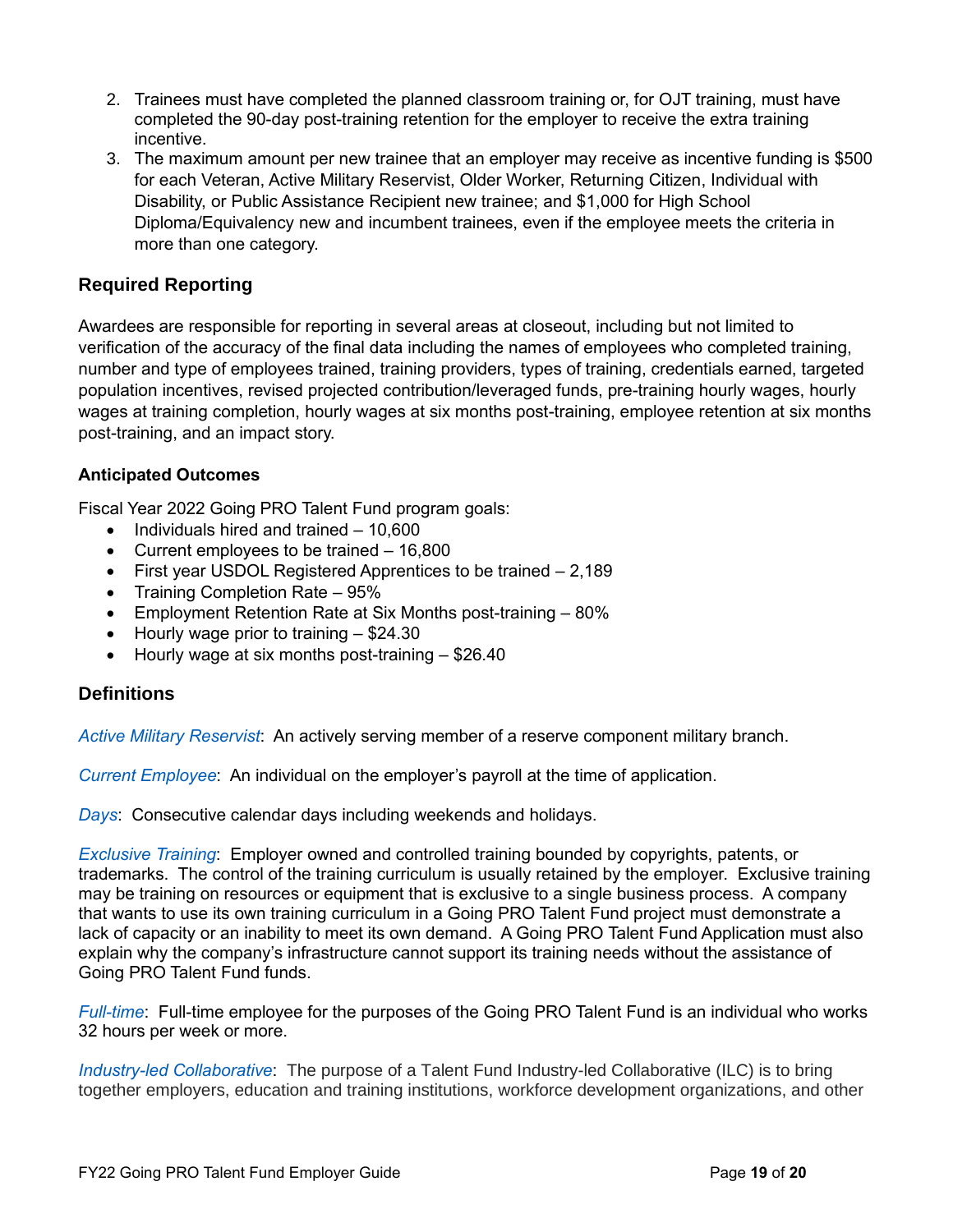applicable partners such as economic development organizations to formulate training and education solutions to fill identified talent gaps. Successful ILCs solve a common or shared workforce problem with supported training that leverages the power of collaboration; also increasing the competitiveness of employer partners, while creating, training, and filling "in-demand jobs."

*Municipality*: City, town, or other district possessing corporate existence and usually its own local government; a community under municipal jurisdiction; or the governing body of such a district or community.

*NAICS Code*: The North American Industry Classification System, NAICS, was developed jointly by the United States, Canada, and Mexico to provide comparability in statistics about business activity across North America. Codes may be accessed using this link: [NAICS codes.](http://www.census.gov/eos/www/naics/)

<span id="page-20-2"></span>*First Year USDOL Registered Apprentice*: First year USDOL Registered Apprentices may be a current or new employee, considered "first year" only once. After the first year, the apprentice is eligible for classroom/customized training as a current employee. A "new" apprentice is one that has been registered by the USDOL on or after December 1, 2021. This will be verified through the Registered Apprenticeship Partners Information Data System (RAPIDS) documentation. However, a "first year" apprentice (whose proposed training is considered first year training on the employer's work process) may still be eligible for reimbursement if the proposed training has not occurred prior to the award date. This would apply to both RTI and OJT (on-site work experience).

<span id="page-20-1"></span>*New Employee(s)*: Individual(s) hired 30 days prior to, on, or after the award date.

*New Employee On-the-Job Training*: Training that allows the individual(s) to become proficient in the fulltime job for which they were hired. Training is conducted at the worksite. Employers must commit to retaining the employee at the end of a successful training period. This is not to be utilized for low-wage, high-turnover occupations.

*Older Worker*: An individual age 55 or older.

<span id="page-20-4"></span>*RAPIDS*: USDOL Registered Apprenticeship Partners Information Data System (RAPIDS) is the system utilized to collect information on each Registered Apprentice.

*Returning Citizen*: Individuals who have been previously incarcerated, or given probation, that have criminal histories and are returning to the community.

<span id="page-20-3"></span>*Soft Skills*: Personal attributes and character traits needed for success on the job such as communication skills, interpersonal skills, problem-solving, time management, teamwork, work ethic, etc.

#### <span id="page-20-0"></span>*Targeted Populations*:

- Veteran A person who served in the United States Armed Forces and who was discharged or released under conditions other than dishonorable (U.S. Armed Forces).
- Active Military Reservist An actively serving member of a reserve component military branch (U.S. Armed Forces)
- Older Worker An individual age 55 or older.
- Returning Citizen Individuals who have been previously incarcerated, or given probation, that have criminal histories and are returning to the community.
- Individual With Disability (IWD) An individual with disability is defined by the ADA as a person who has a physical or mental impairment that substantially limits one or more major life activities.
- Public Assistance Recipient An individual on public assistance.